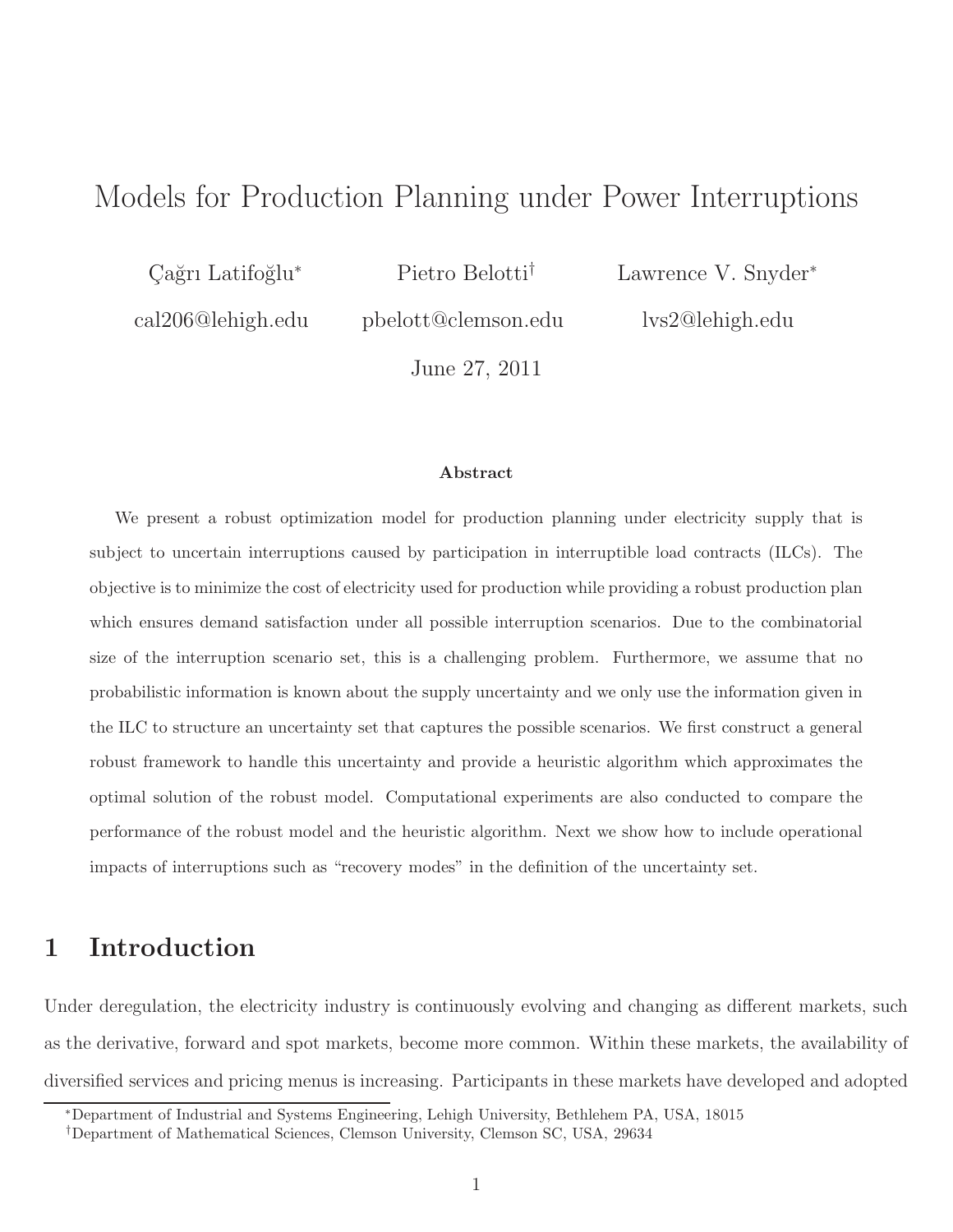many financial instruments for electricity transactions so that electricity is produced, priced and traded more efficiently. Interruptible load contracts (ILCs) are one type of these instruments which are employed to increase demand-side involvement so that the adverse effects of supply shortages at the utility are mitigated.

As defined in [2], an interruptible load contract between a utility and an industrial/commercial customer allows the utility to interrupt part or all of the supply of electricity to the customer over some period of time in exchange for some form of monetary reward. Typically, the maximum number of interruptions that can occur during the specified time interval is defined in the contract. Usually the utility does not physically interrupt the customer, but rather gives the customer advance notice to reduce loads or face a significantly increased cost rate during the interruption period.

Companies that participate in such ILCs benefit from the discounted rate structure, while the electricity utility enjoys the benefits of priority service. As defined in [15], priority service refers to a menu of contingent contracts in which service provision is prioritized according to the customer's valuation of the service under supply scarcity. This helps the utility to reduce its exposure to spot market prices in the event of supply shortages. However, customers now bear additional risks that arise from the interruption of power, such as backorder costs, reduced production and storage capacities. Participation in ILCs requires flexibility from customers in order to be able to honor this requirement along with their requirement to satisfy the demand. To do this, customers must account for potential interruptions in their production plans. As demonstrated in a report by [12], some companies that participated in ILCs were unable to honor the load reduction requirement due to a lack of capabilities and/or a lack of necessary planning. This was one of the triggering events that caused the California electricity crisis in 2001 [12].

The purpose of this paper is to provide a production planning framework for rate-paying industrial production companies whose production operations strongly depend on electricity. The problem we study is an operational-level, aggregate production and inventory planning problem with electricity supply uncertainty and deterministic demand. In particular, our methodology provides a feasible production plan, if one exists under the given production and storage capabilities, that satisfies customer demands under all possible interruption scenarios. Furthermore, we avoid using any probability distribution to characterize the interruptions, since our objective is to guarantee feasibility in any possible interruption realization, and since the distribution of interruptions is typically unknown. Therefore we use the only pieces of information that are available to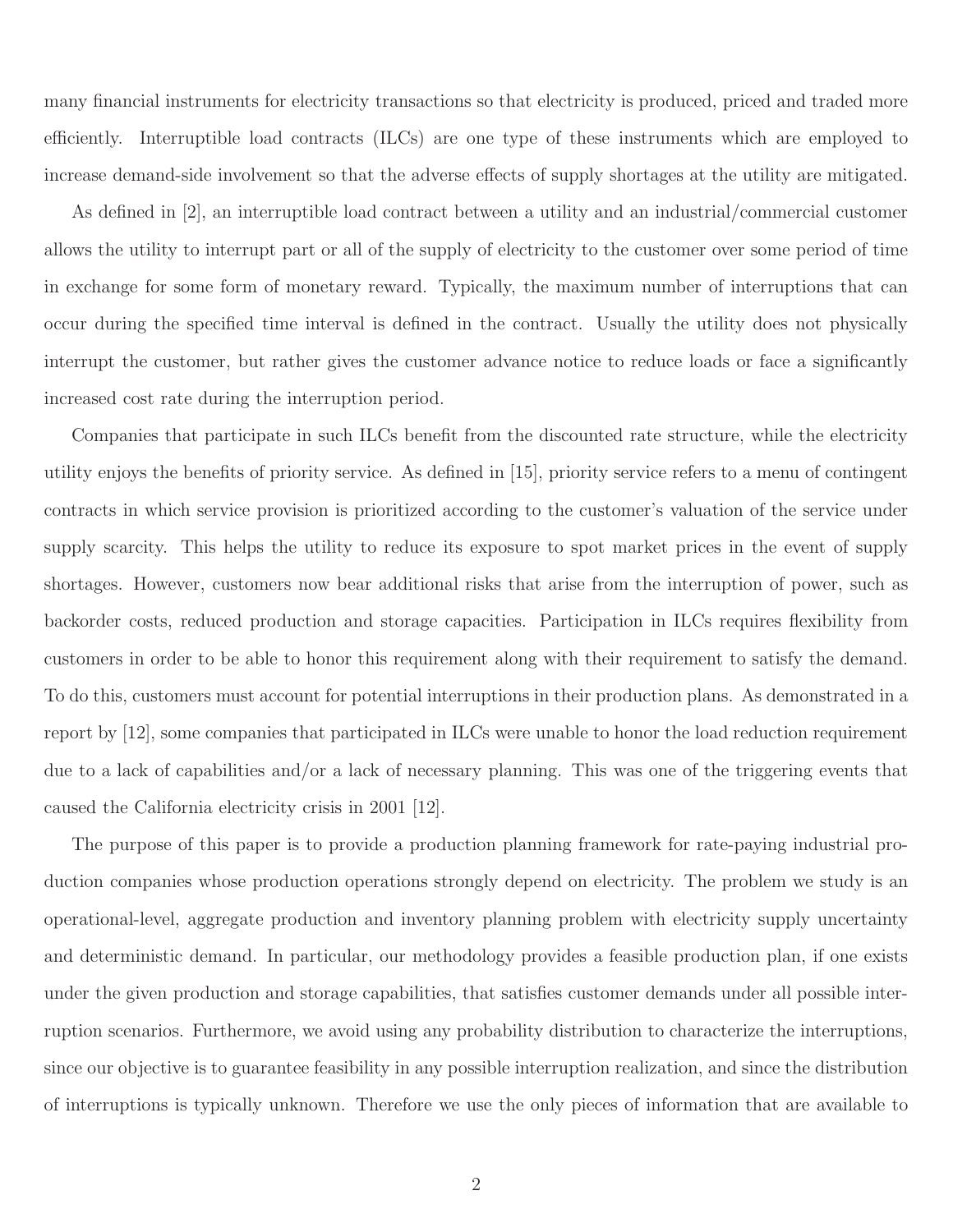the industrial company through the ILC: the length of the planning horizon (which is equal to the duration of the ILC), the unit length of interruptions, the limit on the number of interruptions and the reward scheme.

Our modeling approach has several benefits. First, the interruption uncertainty framework we describe allows different contract rules and operational rules to be embedded in the production planning problem simultaneously. Companies might have different operational procedures in the event of interruptions, such as limiting the production in post-interruption recovery or prohibiting production level increases in some periods. Second, the methodology we describe can be used for different types of ILCs, possibly with different reward schemes, such as the pay-in-advance and pay-as-you-go schemes described by [2]. Third, information regarding the utility's interruption dispatch behavior can easily be embedded into our production planning framework.

Although a number of papers on ILCs have appeared in the literature (see §2.1), these papers all consider the problem faced by the interrupting party, that is, the power provider which can be a power generator or the utility. To the best of our knowledge, ours is the first paper to consider the impact of ILCs on the production planning process of the interrupted party, that is, the industrial company.

Our study is motivated by an air-separation process, and many of the elements in our model come from that setting; however, the robust methodology we provide is not restricted to this setting. In an air-separation process, a mass production system is used to produce liquid nitrogen and liquid oxygen in large volumes using special-purpose equipment. Both products are produced simultaneously through a single process. Virtually the only raw material needed is air, which is available in very large quantities at a very low cost, leaving electricity as the most critical resource that is required for production. The products generated by the air separation process are critical for medical treatment in hospitals, as well as for other high-impact applications. The availability of the products is therefore, literally, a life-and-death situation, and this motivates the assumption in our model that stockouts are not allowed under any interruption scenario.

The remainder of this paper is organized as follows. We review the literature on ILCs and production planning under supply uncertainty in §2. In §3, we formulate the robust production planning problem under supply uncertainty. §4 gives a real world application of the robust model in which the *uncertainty set* that is constructed to include interruption-related operational rules. Computational results for both models are discussed in §5. §6 concludes the paper and discusses future research.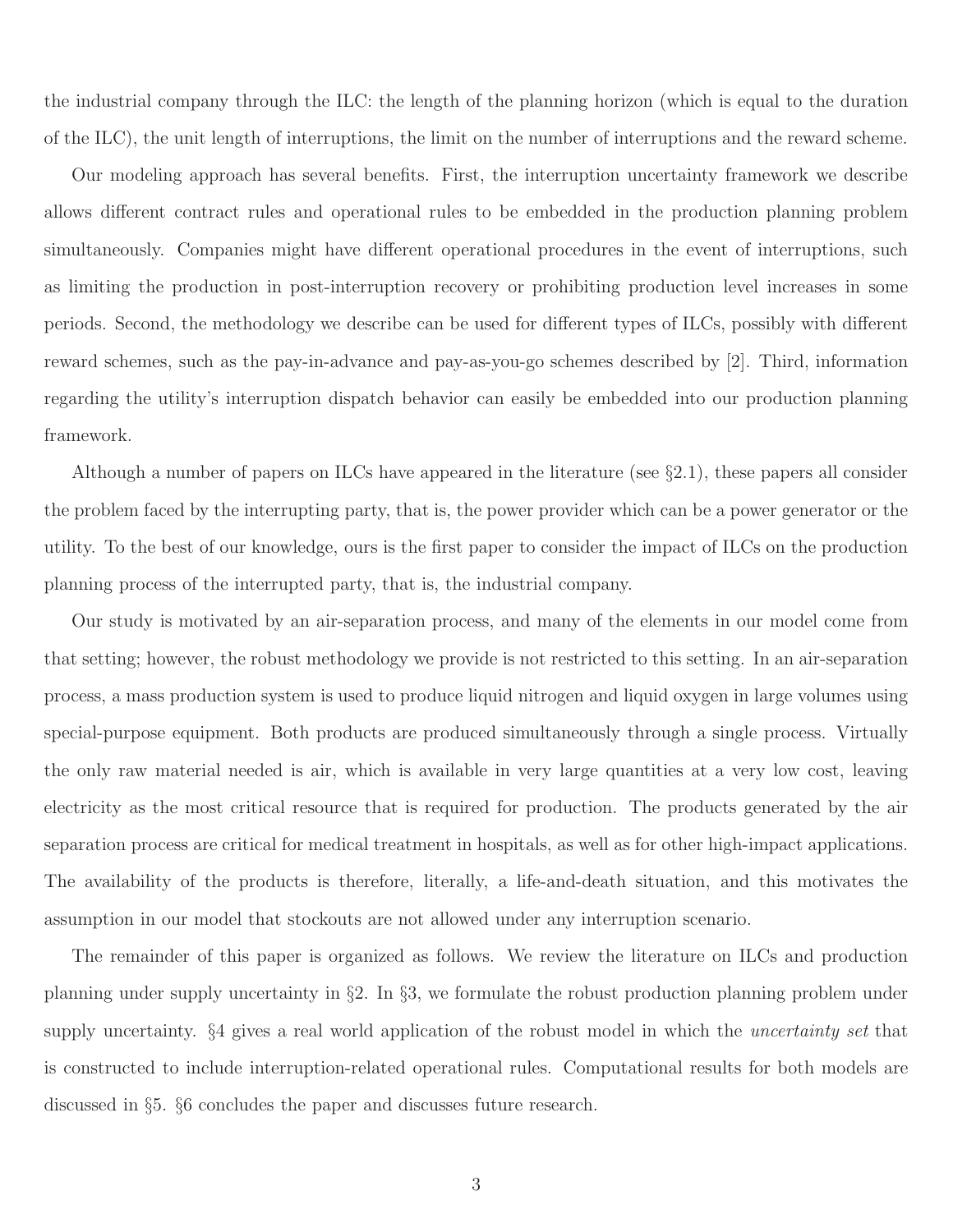## 2 Literature Review

### 2.1 Interruptible Load Contracts

The literature on ILCs is focused on pricing and has its roots in the body of research on service priority [15, 37]. The former paper studies the impact of the division of customers into priority classes in which interruptible service is priced according to service reliability. The latter extends this study by adding an optimal price menu for better segmentation. [36] further extends these studies by introducing an early notification option. [13] addresses the optimal interruption dispatch behavior of the utility within a stochastic dynamic programming (SDP) framework when there is a limit on the interruptions that can be called.

[24] studies the design and pricing of financial contracts for interruptible electricity service, emulating three types of ILCs using financial instruments such as forwards and options. [2] further extends the works by [13, 24] and creates a structural model that is calibrated using temperature data. This model is then embedded into an SDP framework, which is used to valuate the ILC and to find the optimal interruption dispatch policy under different reward schemes. The authors also explore the performance of ILCs under retailer competition. [19, 20] study incentive-compatible ILCs and describe a methodology for the electricity utility to estimate the customer demand and the value of interruptibility for the customer through utility data. The authors' objective is to design the contract incentives in a way that enables the revelation of the customers' actual valuation of the interruption.

All of the above works address ILCs from the contract-issuing party's perspective. To the best of our knowledge, there have been no studies that explore the impact of participation in an ILC on production planning from the contract-taking industrial company's perspective.

### 2.2 Production Planning Literature

According to [32], decision-making can be classified into three different categories: certainty, risk, and uncertainty. In the certainty case, all decision-making elements are deterministic and known. Risk and uncertainty arise when the complete information that describes a situation to its full extent is lost. In risk situations, the information that the decision-maker has still contains some descriptive elements, such as probability distributions, that explain the situation to some extent. In the absence of these descriptive elements, uncertainty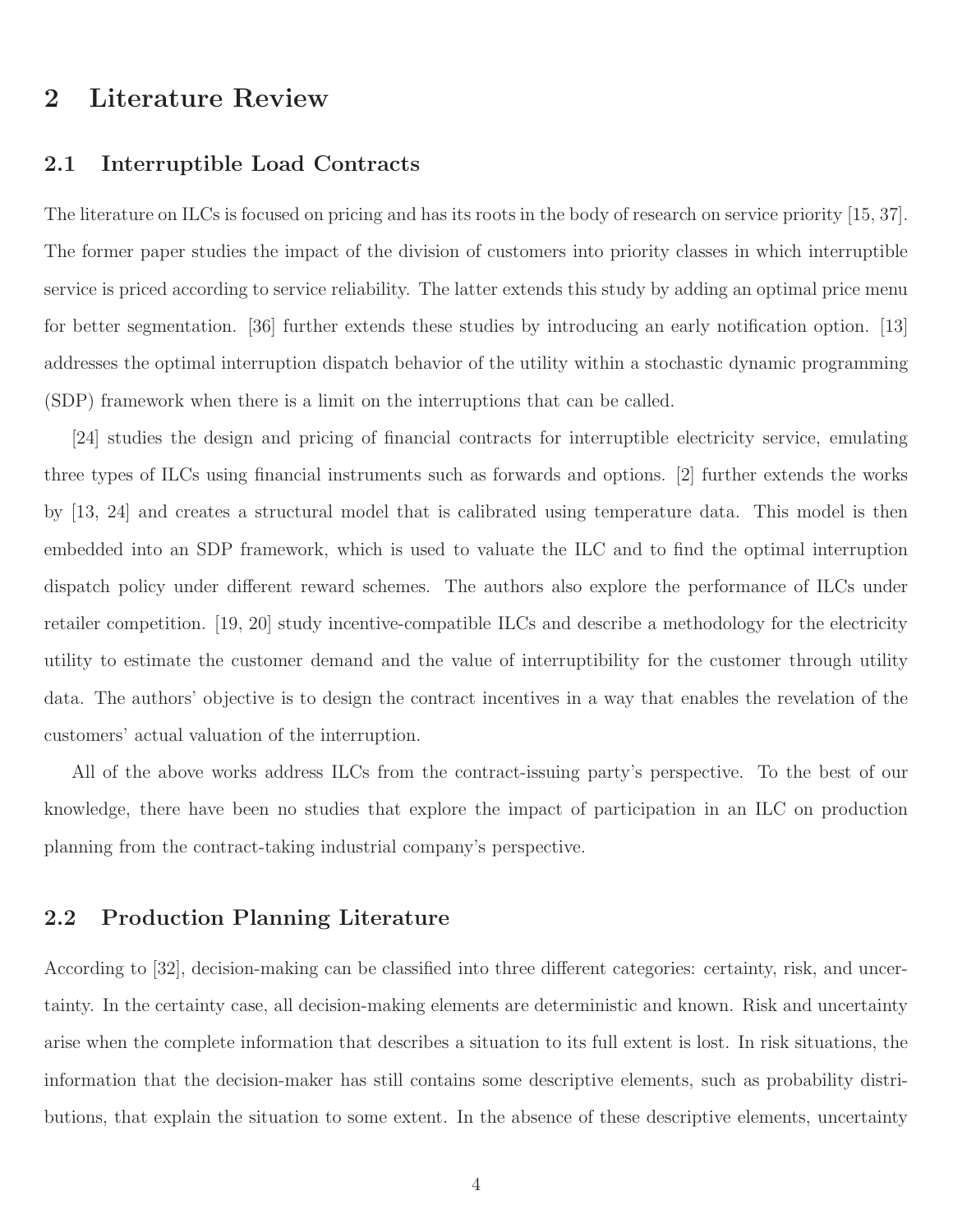arises. Consistent with these definitions, we use the term "uncertainty" throughout this paper to refer to problems in which no probabilistic information is available about the random parameters. Our problem is an operational-level, aggregate production and inventory planning problem with supply uncertainty.

Production planning under supply uncertainty has received a lot of attention from the supply chain, production and inventory theory communities. For example, [14] develops an optimal dynamic inventory policy in the presence of market disruptions. The model is based on the framework of a continuous-time Markov decision process with a finite state space in which the rate of inventory accumulation or reduction can be continuously adjusted. An economic analysis is provided for both elastic and inelastic demand. [38] develops an optimal inventory policy for EOQ systems where the start time of the disruption is known beforehand but the duration is unknown. [30] studies a continuous-review stochastic inventory problem with random demand and random lead-time where supply availability is an alternating renewal process; see also [22, 28, 29]. [1] considers a continuous-review inventory system in which partial backorders are allowed; see also [26]. [21] studies a periodic-review inventory model, shows the optimality of an order-up-to policy, and obtains a newsboy-like formula that determines the optimal order-up-to levels under deterministic dynamic demand and stochastic supply unavailability.

Most of the related work on supply uncertainty in the supply chain literature focuses on either random yields in the supply processes or complete supply disruptions, with known probabilistic information about disruptions. We refer the reader to [31, 34, 39] for through reviews of the literature on supply uncertainty under various supply chain settings. For a general review of production planning under uncertainty, see [27]. To the best of our knowledge, production planning under anticipation of the supply uncertainty, with no probabilistic information, has never been explicitly addressed.

### 2.3 Robust Optimization

One of the seminal works in robust optimization is by Soyster [35], who proposed a linear model to construct a solution that is feasible for all data that belong to a convex set. Optimizing over the worst-case scenario might produce solutions that are too conservative, and Soyster's approach has been criticized for being ultraconservative by [10]. To cure over-conservativeness, [3, 4, 17, 18] consider uncertain convex optimization problems under ellipsoidal uncertainty sets. One drawback of this methodology is that the complexity of the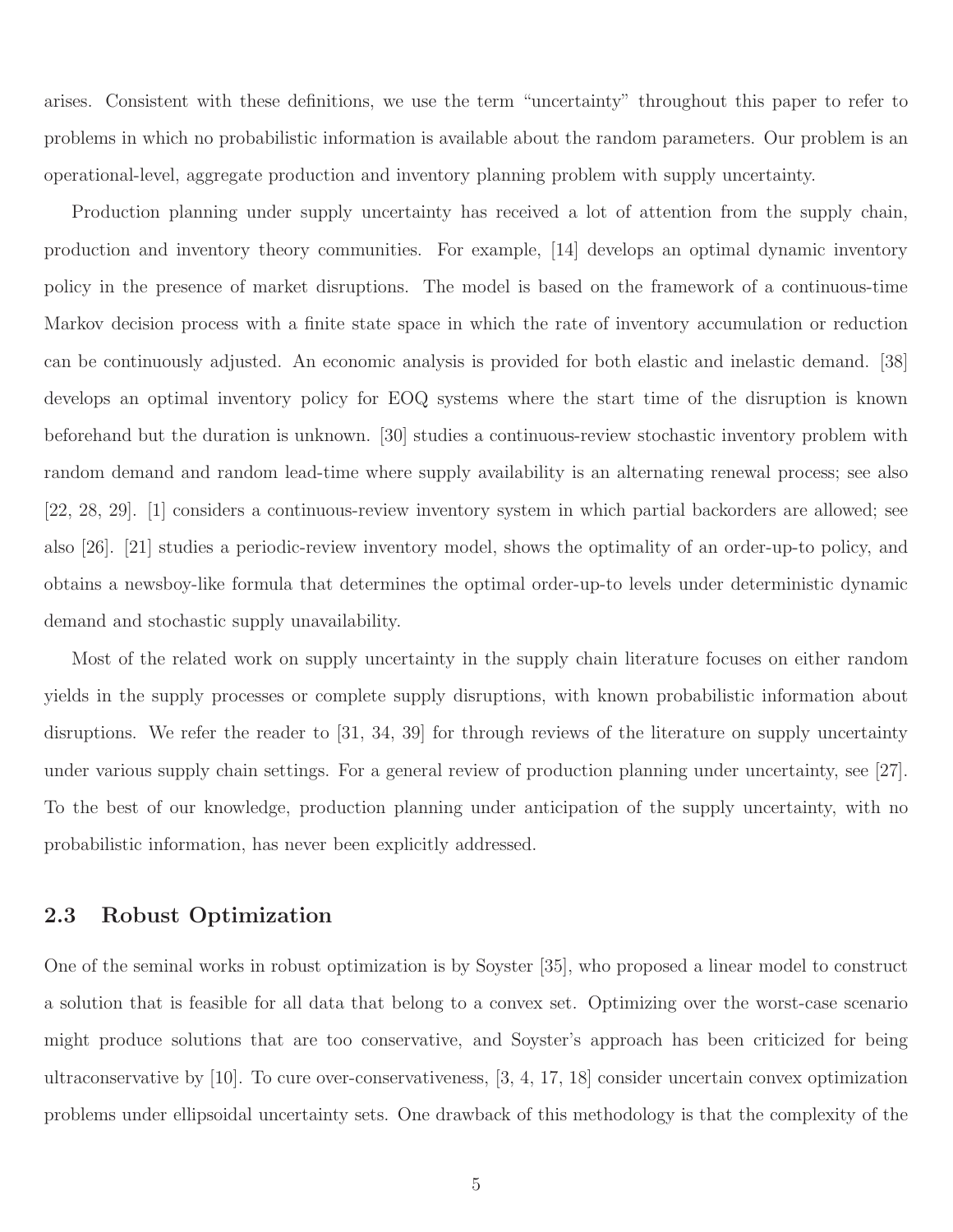original problem, with no uncertainty included, is increased when it is transformed into its robust counterpart (RC). To a limited extent, [25] extend robust optimization for inclusion of discrete variables. When the objective is to optimize the worst-case performance over a set of scenarios, they show that the RCs of many polynomially solvable discrete optimization problems are NP-hard. Methodologies other than Soyster's require us to make additional assumptions on the structure of the uncertainty set and in this study we focus on uncertainty sets that can be directly constructed from contractual rules. Therefore, we construct an uncertainty polyhedron using only the contract rules, and for this type of construction Soyster's methodology is appropriate. Another benefit of using this approach is the ease of incorporating the impact of interruptions on production modes.

[9–11] introduce and study the "budget of uncertainty" concept. This approach provides a mechanism to control the level of conservativeness by allowing only a subset (the size of which is controlled by the "budget of uncertainty") of the uncertain parameters to deviate from their nominal values simultaneously. Furthermore, the RC preserves the complexity of its nominal problem and thus can easily be extended to discrete optimization problems.

The studies we have mentioned until now are all static decision-making problems, in the sense that all the decision variables are determined before the realization of uncertainty, i.e. "here and now" decisions. [6] introduce and study the adjustable RC (ARC) of multistage uncertain linear programming (LP) problems in which some of the decisions can be delayed until after some of the uncertain parameters have been observed, i.e. "wait-and-see decisions." The authors use the intersection of ellipsoids to define the uncertainty set and find that, often, the ARC is significantly less conservative than the usual RC. However, in most cases the ARC is NP-hard. To address this issue, the authors introduce affinely adjustable RCs (AARC) in which the wait-and-see decisions are formulated as affine functions of the uncertain parameters. [7] further extends AARCs to include controlled deterioration in performance for large deviations in the uncertain data. For detailed theoretical background we refer to [5, 8].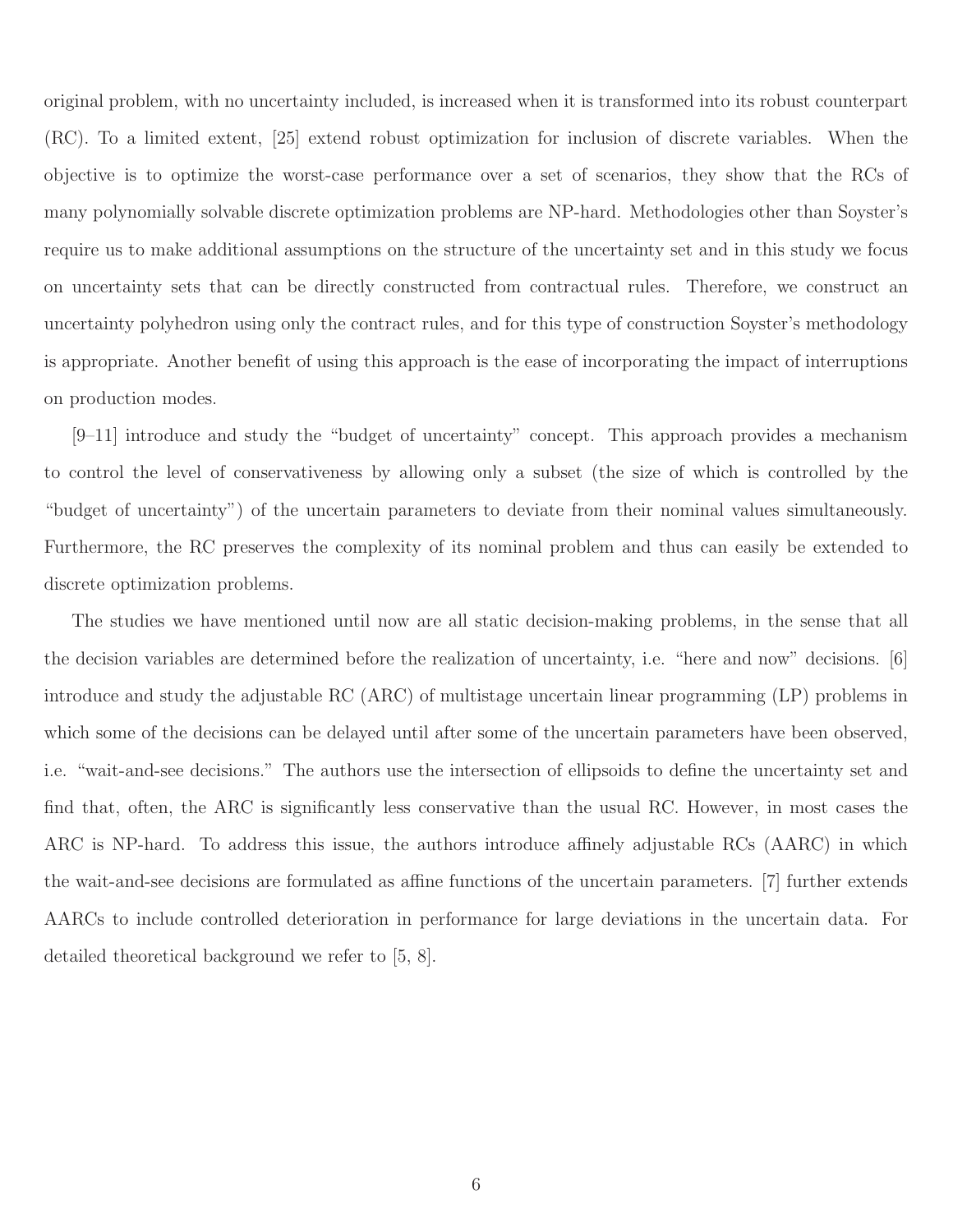## 3 Robust Production-Planning Models

## 3.1 Electricity Supply, Prices and Interruptions

Following the setting in [2], we allow the utility to place multiple interruptions over the planning horizon. We assume that every interruption lasts for exactly one period; however, multiple consecutive interruptions are allowed, as long as the total number of interrupted periods does not exceed the maximum specified by the contract. The uncertainty in the model stems from a lack of information regarding the exact timing of interruptions. Furthermore, we assume there is no prior historical information available to the company regarding interruptions. Moreover, we assume that the production company has production equipment that can be shut down instantly; therefore, there are no depreciation- and maintenance-related costs caused by interruptions. Other than the machinery and labor, the majority of the variable production cost is comprised by electricity consumption. Typically, air separation plants, aluminum foundries and paper mills have such cost characteristics [33]. We also assume that the company can only purchase electricity from the utility and that electricity is only used for production.

### 3.2 Production Setting

We consider a company that has multiple plants and, due to technological and physical reasons, production and storage capacities of the plants are limited. All processing tasks are performed in batch mode and the processing time is negligible; however, there is a finite daily production capacity. The plants are geographically distinct, but each plant has the capability to serve the other plants' customers. This means the demand for products is aggregated over all plants. This is depicted in Figure 1 for a two-plant example.

In general, the utility charges a fixed rate for electricity, as is typical of a fixed-price retail contract. As an incentive for participating in the ILC, the electricity retailer offers two types of rewards: pay-as-you-go and pay-in-advance, as defined in [2]. In a pay-as-you-go scheme, the utility pays a penalty for each interruption it dispatches. In a pay-in-advance scheme, there is no per-interruption penalty for the utility, however, the utility provides an overall discount in the electricity price for the contract horizon. For both payment schemes, the maximum number of interruptions that can be dispatched is contractually defined, though the exact times of the interruptions are not known in advance (by either party). In this study, we assume that the industrial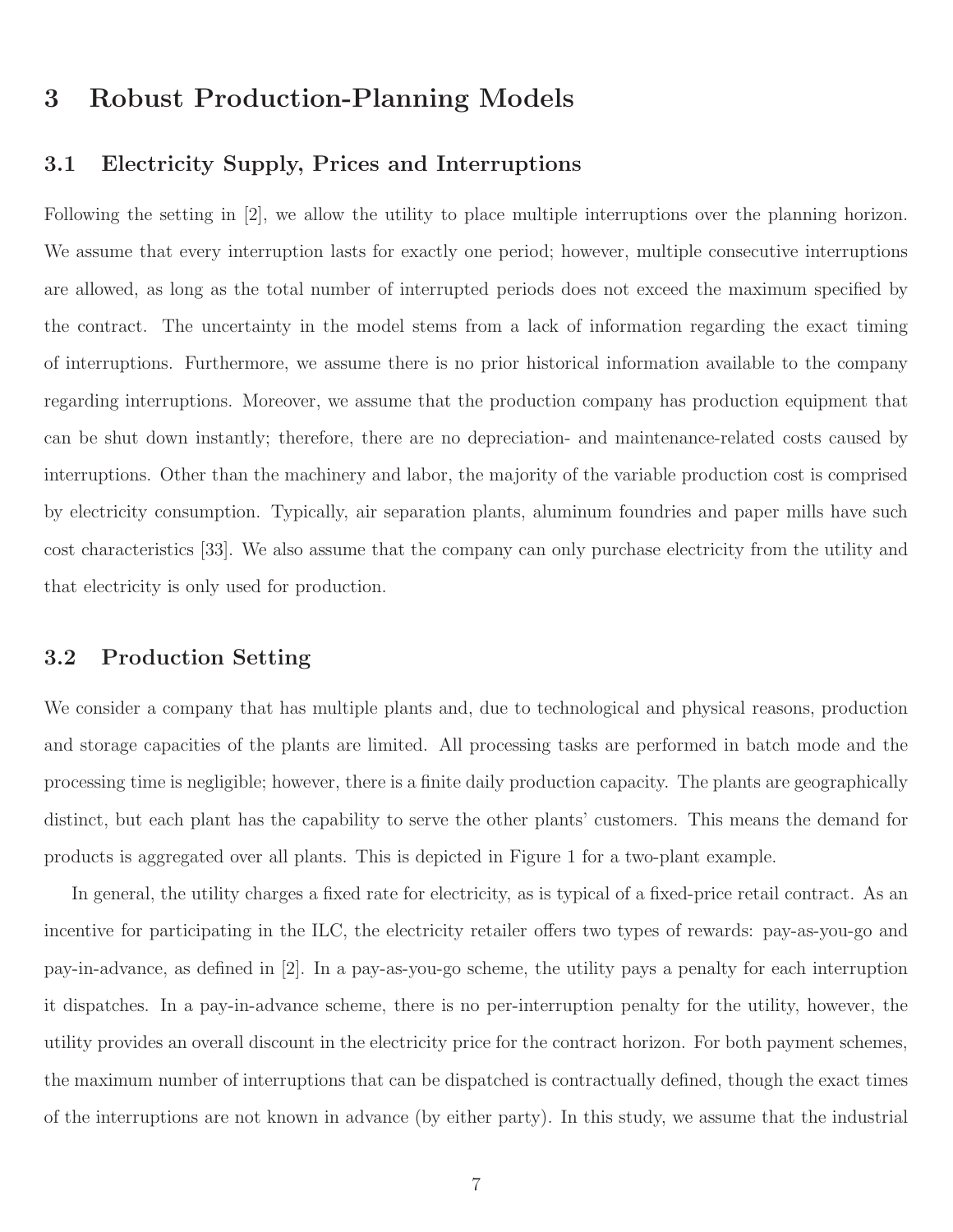

Figure 1: Demand Aggregation and Contribution of Plants

company has accepted the pay-in-advance scheme, and therefore it faces a discounted fixed rate, r.

In our setting, the industrial company has negotiated a joint ILC contract for all plants, and this contract stipulates that at most one plant will be interrupted in a given period, where interruptions last exactly one period. The production planning horizon is equal to the contract horizon, which is terminated by the expiration of the contract. The objective of the industrial company is to minimize production costs subject to the following constraints:

- Daily production in each plant is less than or equal to the daily capacity;
- Inventory capacity is limited;
- Daily aggregated demand must be satisfied through production and accumulated inventory, i.e., no stock-outs are allowed.

The industrial company plans its production anticipating the interruptions, and the production plan is set at the beginning of the planning horizon. Once the production plan is set, it cannot be changed until the end of the horizon. In particular, the production plan cannot be changed in reaction to interruptions, other than to zero out the production at an interrupted plant. A robust solution for this problem has one important characteristic: It stays feasible under all possible interruption scenarios. We use these characteristics as our foundation for the robust modeling approach. A production planner can choose to "robustify" the aggregated inventory over plants, i.e., make sure that the sum of the inventory levels at different plants stays non-negative throughout the horizon, or s/he can choose to "robustify" individual inventories, i.e., make sure that individual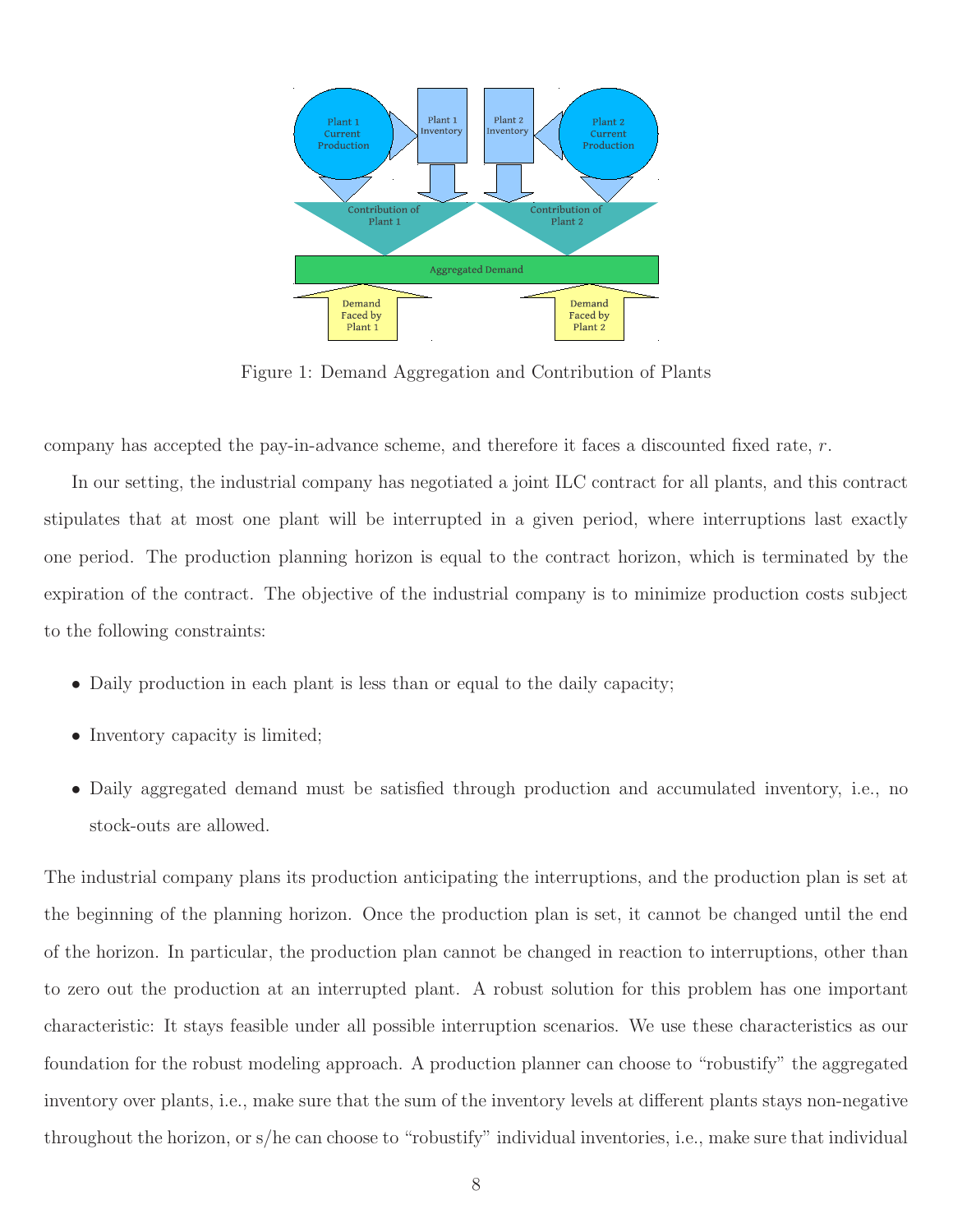inventories at plants are never exhausted throughout the horizon. In our model, we robustify the aggregated inventory over plants, but we describe how the same logic can be used to robustify individual inventories in §3.4. Robustifying individual inventories produces more conservative and potentially more costly solutions given that inventory at the other plants can no longer be used as a buffer for the adverse effects of an interruption at a particular plant. We enforce the at-most-one-interruption-per-period rule and denote the maximum number of interruptions as K. We use the notation in Table 1 throughout the remainder of the paper.

| Indices & Sets                                               |                                                                     |
|--------------------------------------------------------------|---------------------------------------------------------------------|
| $\mathcal{D}$                                                | plant index, $p \in \mathcal{P} := \{1, \ldots, P\}$                |
| $t\,$                                                        | time index, $t \in \mathcal{T} := \{1, \ldots, T\}$                 |
| $\boldsymbol{q}$                                             | product index, $g \in \mathcal{G} := \{1, \ldots, G\}$              |
| U                                                            | uncertainty set                                                     |
| Parameters                                                   |                                                                     |
|                                                              | production capacity at plant $p$ for product $q$                    |
| $\begin{array}{c} c^{pro}_{p,g}\\ c^{inv}_{p,g} \end{array}$ | inventory capacity at plant $p$ for product $q$                     |
| $inv_{0,p,g}$                                                | initial inventory of product $q$ at plant $p$                       |
| $d_{t,q}$                                                    | aggregated demand for product $g$ in period $t$                     |
| K                                                            | maximum number of interruptions                                     |
| $\upsilon$                                                   | power-to-unit conversion factor (units/kWh)                         |
| $\mathcal{r}$                                                | electricity price $(\frac{1}{8} / \mathrm{kWh})$                    |
| Variables                                                    |                                                                     |
| $z(\cdot)$                                                   | objective function value                                            |
| $x_{t,p,g}$                                                  | amount of product g produced at plant $p$ in period $t$             |
| $w_{t,p,g}$                                                  | amount of demand for product g satisfied by plant $p$ in period $t$ |
| $inv_{t,p,q}$                                                | inventory of product g at plant p at the end of period $t^1$        |

Table 1: Notation

### 3.3 Deterministic Production Planning Model

In this section, we present the deterministic production planning model, which contains no interruptions. We will use this model as a baseline and introduce the impact of interruptions in  $\S 3.4$ .

Note that Table 1 contains two sets of production-related decision variables,  $x_{t,p,g}$  and  $w_{t,p,g}$ . The former represents the production of product g at plant p in period t, while the latter represents the demand for product g in period t that is satisfied by plant p. The two quantities may differ because production in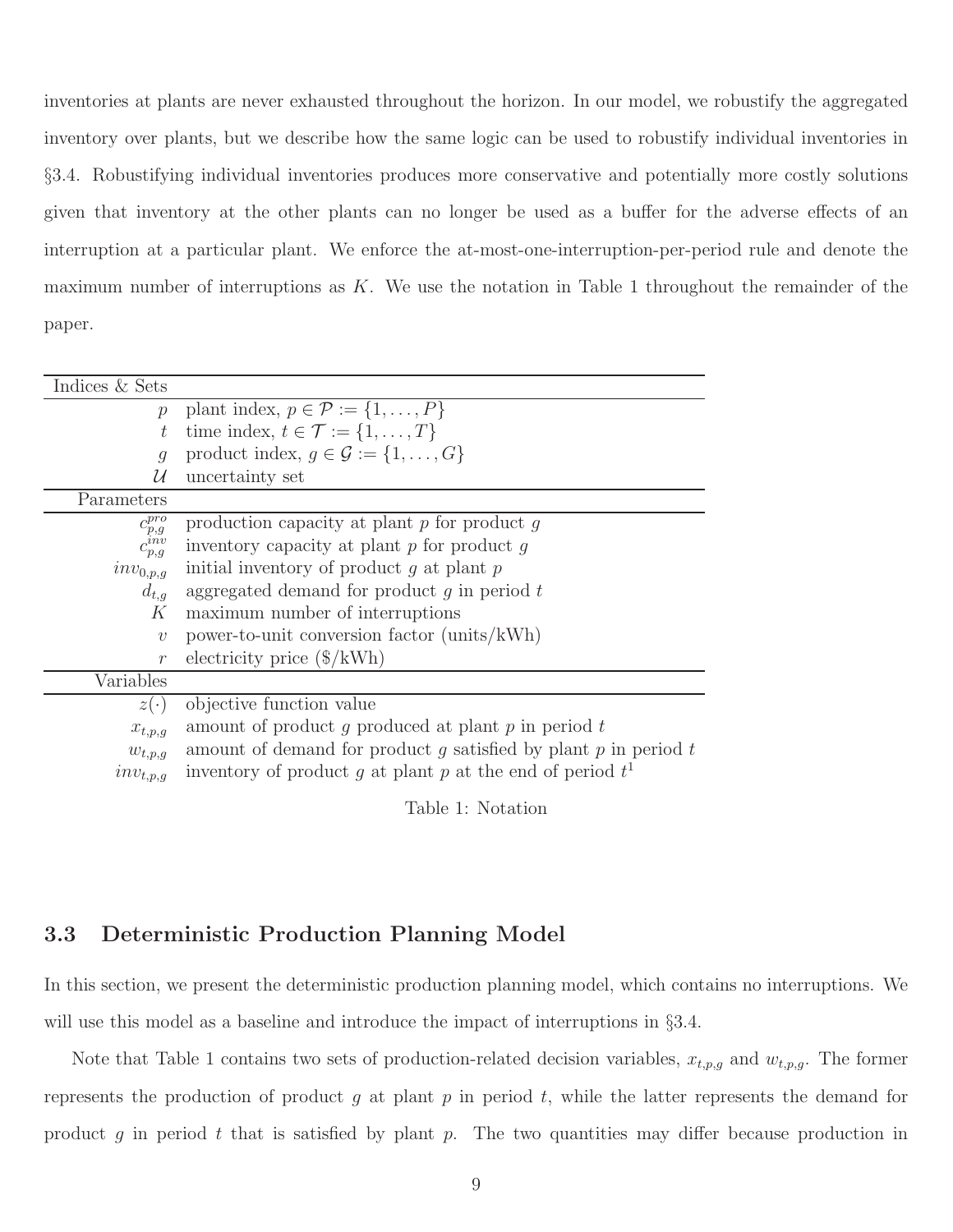period t may be used to satisfy demand *or* to be stored in inventory for future periods. The w variables are represented in Figure 1 by the arrows labeled "Contribution of Plant p."

Using this notation, we characterize the inventory levels that accumulate in each time period in  $(1a)$ – (1b). In (1a), the ending inventory in period  $t$  is calculated from the initial horizon inventory by adding the total production and subtracting the total items used to satisfy demand through period t. (Recall that the plants maintain separate inventories.) Equation (1b) reflects the relationship between the ending inventories in periods  $t - 1$  and  $t$ .

$$
inv_{t,p,g} = \sum_{i=1}^{t} x_{i,p,g} - \sum_{i=1}^{t} w_{i,p,g} + inv_{0,p,g}
$$
 (1a)

$$
= inv_{t-1,p,g} + x_{t,p,g} - w_{t,p,g} \forall t, p, g
$$
\n(1b)

We first present the deterministic production planning model, which we refer to as the Outer Problem  $OP$ ). (An "inner problem", solved by the interrupting party, will be discussed in §3.4.)

*OP*: min 
$$
\sum_{p=1}^{P} \sum_{t=1}^{T} \sum_{g=1}^{G} vrx_{t,p,g}
$$
 (2a)

s.t. 
$$
inv_{t,p,g} = inv_{t-1,p,g} + x_{t,p,g} - w_{t,p,g} \ \forall t, p, g
$$
 (2b)

$$
\sum_{p=1}^{P} w_{t,p,g} \ge d_{t,g} \quad \forall t,g \tag{2c}
$$

$$
x_{t,p,g} \le c_{p,g}^{pro} \forall t, p, g \tag{2d}
$$

$$
\sum_{p=1}^{P} inv_{t,p,g} \ge 0 \quad \forall t,g \tag{2e}
$$

$$
inv_{t,p,g} \le c_{p,g}^{inv} \ \forall t, p, g \tag{2f}
$$

$$
x_{t,p,g}, w_{t,p,g} \ge 0 \quad \forall t, p, g \tag{2g}
$$

The objective function (2a) is simply the cost of electricity used for production—the multiplier  $v$  converts production units to electricity consumption (in kWh). Constraints (2d) and (2f) enforce the production and inventory capacities. Constraints (2b) and (2c) enforce the relationship between actual demand,  $d_{t,p,g}$ , and the demand-satisfaction variable,  $w_{t,p,g}$ . In particular, for each time period and product, the sum of the units coming from all plants must equal the aggregated demand. Constraints (2e) enforce the no-stock-out condition on pooled inventory. Finally, constraints (2g) are non-negativity constraints.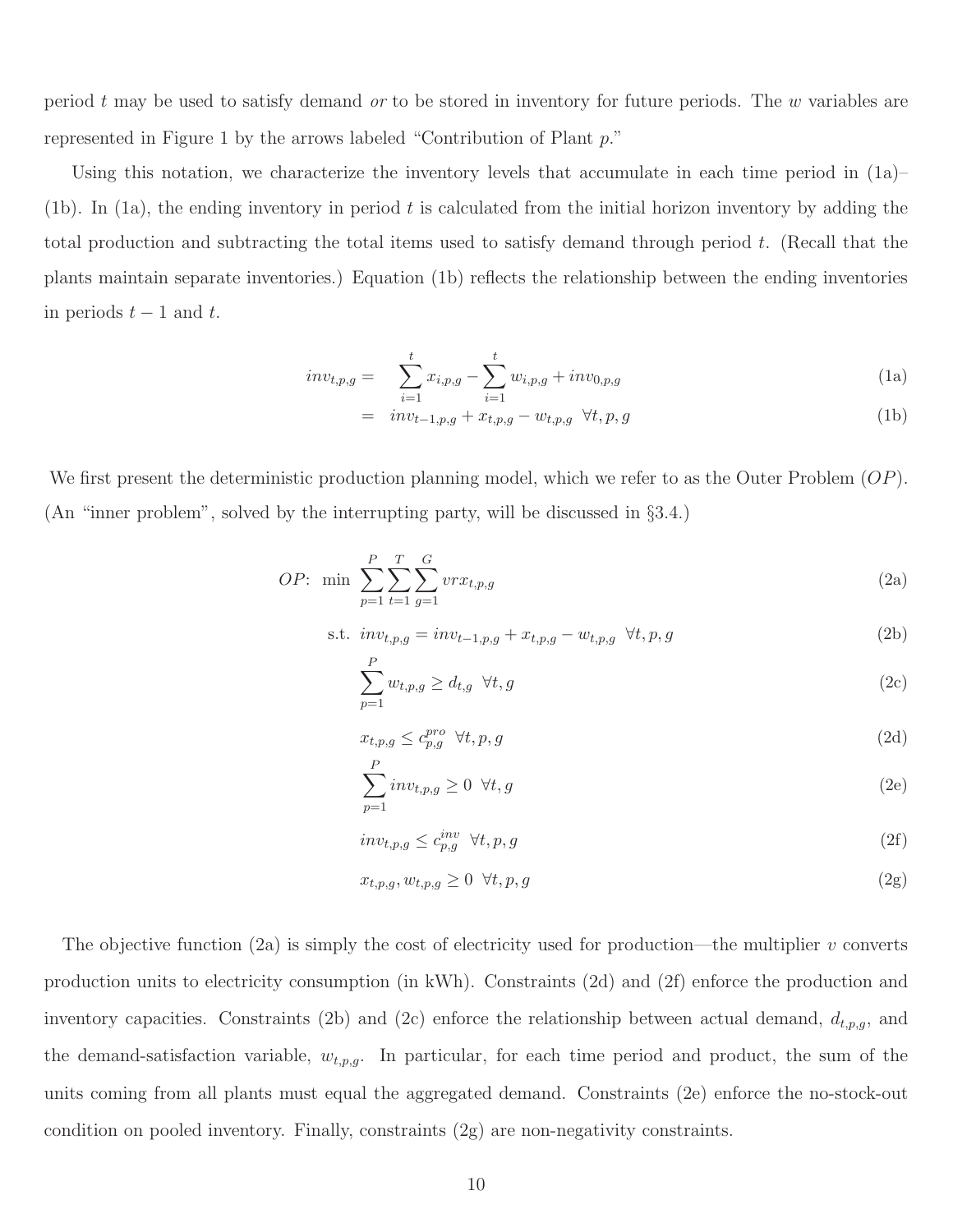#### 3.4 Robust Simple Model

In this section, we robustify the OP against interruptions, giving rise to a problem we refer to as the Robust Outer Problem (ROP). Since we have no information regarding the utility's interruption dispatch policy, the robust problem must ensure feasibility in all possible interruption scenarios. An interruption scenario is defined by the times and locations of all K interruptions and may be constructed as follows. One would first choose K interruption times from the set  $t = 1, ..., T$ . There are  $\binom{T}{k}$  $K \choose K$  such choices of interruption times. For a given interrupted time period, exactly one of the plants must be interrupted (due to the contractual agreement). There are  $P^{K}$  such possibilities. Therefore, there are exactly  $\binom{T_{K}}{K}$  $K \n F_K$  interruption scenarios, which is combinatorial in size. The stochastic programming approach, which depends on individual scenarios rather than on a description of the uncertainty set, is computationally expensive. Hence, we use the robust optimization approach for handling the uncertainty. Note that the analysis above assumes that a scenario has exactly K interruptions. It is possible that fewer than K interruptions will occur over the horizon, but since we are interested in optimizing over the worst case, it is sufficient to assume that exactly  $K$  interruptions occur.

The uncertainty set,  $U$ , contains all of the uncertainty scenarios. Our objective is to ensure that the aggregate inventory level is non-negative in every scenario. Another way to think about  $\mathcal{U}$  is as the feasible set of an optimization problem aimed at determining the minimum inventory levels as a function of the (a priori unknown) interruptions and the production levels given by x. Consequently, we introduce a separate class of variables,  $\xi_{t,p}$ , to model the utility's choice of interruptions, and we describe the aggregate inventory as function of those variables subject to constraints derived from the contract clauses. The  $\xi_{t,p}$  are defined as

$$
\xi_{t,p} = \begin{cases} 1 & \text{if an interruption occurs in period } t \text{ at plant } p \\ 0 & \text{otherwise.} \end{cases}
$$

Then,

$$
\mathcal{U} = \left\{ \xi \in \{0,1\}^{T \times P} \Big| \sum_{p=1}^{P} \xi_{t,p} \le 1 \ \forall t, \ \sum_{p=1}^{P} \sum_{t=1}^{T} \xi_{t,p} \le K \right\}.
$$

Each  $\xi \in \mathcal{U}$  corresponds to an interruption scenario since the vector  $\xi$  characterizes the time and location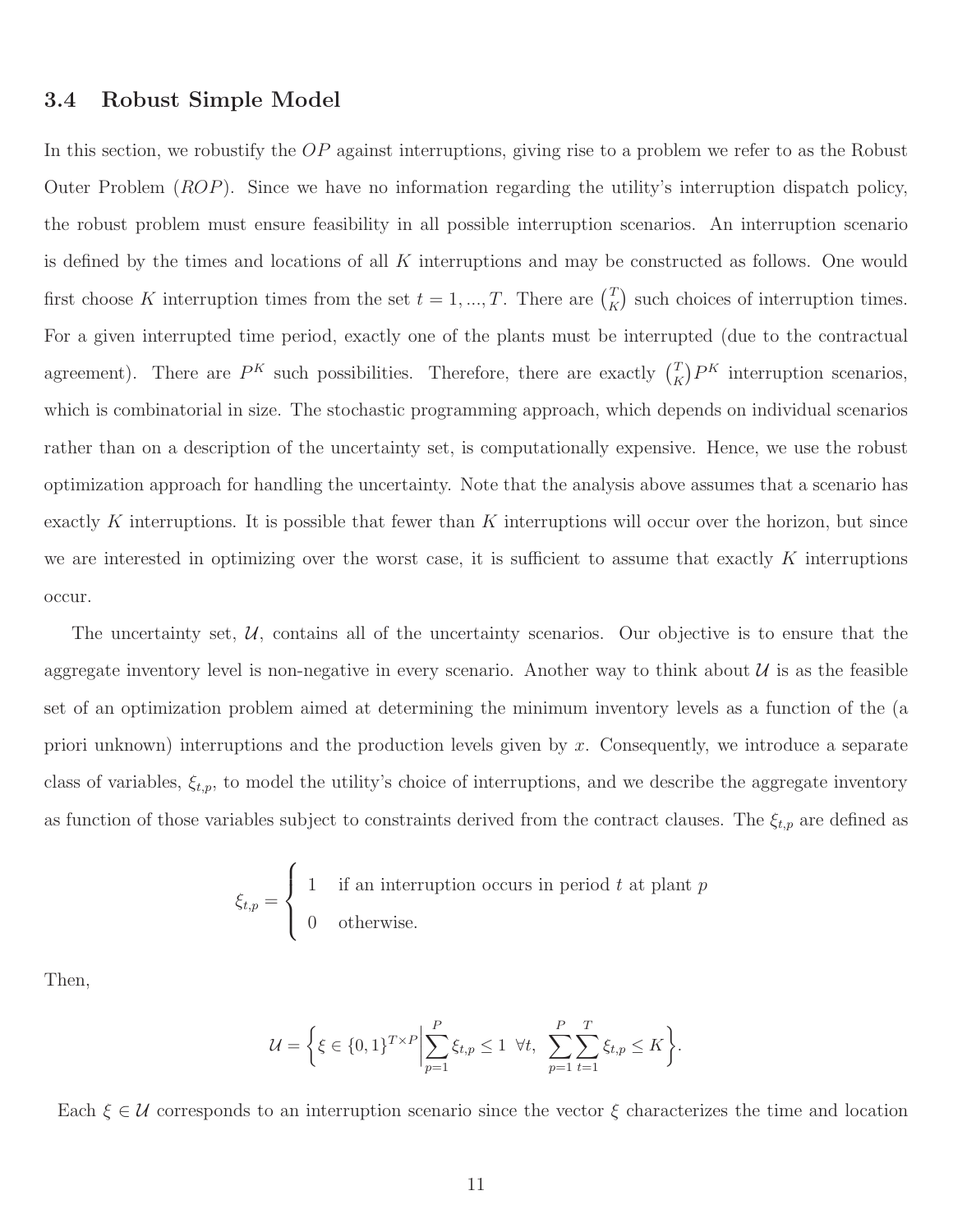of every interruption. The first constraint ensures that no simultaneous interruptions occur, while the second constraint ensures that the number of interruptions doesn't exceed the contractual limit. Therefore, we replace the inventory constraint (2e) with

$$
\min_{\xi \in \mathcal{U}} \left\{ \sum_{p=1}^{P} inv_{t,p,g}(\xi) \right\} \ge 0 \quad \forall t, g \tag{4}
$$

This approach allow us to embed the uncertainty into the OP to obtain the ROP, which is formulated below in  $(5a)–(5g)$ .

This relationship between the company and the utility can be thought of as a leader-follower game in which the utility is the follower. This is reflected in the relationship between  $(4)$  and the  $ROP$ , formulated in  $(5a)$ – $(5g)$  below. In particular, the company solves the ROP at the beginning of the planning horizon. This problem anticipates the interruptions and determines optimal production levels while maintaining feasibility in all interruption scenarios. The scenarios are determined by a virtual "opponent" whose objective is to sabotage the company's production so that the demand is not satisfied. The opponent does this by solving an inner optimization problem  $(IOP)$ , which aims to cause infeasibilities by placing interruptions carefully throughout the time horizon. The IOP for a given t and q is given by  $(4)$ . This problem is embedded into the constraints of the ROP; thus, the ROP contains constraints that can only be instantiated, evaluated, and enforced by solving the optimization problems described in (4). Note that the feasible region that contains the opponent's possible interruption decisions is not affected by the production decisions made by the company in the ROP.

Once a plant is interrupted, all production ceases. The ROP anticipates the opponent's behavior, so that all "optimal" actions of the opponent (worst-case scenarios for the planner) are considered and a production plan that ensures non-negative inventory, which implies feasibility in all possible scenarios, is found if one exists. This is characterized in constraint (5e) of the ROP. Furthermore, all outer problem variables are regarded as parameters in all inner problems.

The opponent solves as many optimization problems as there are inventory pools; that is, one for each  $(t, g) \in \mathcal{T} \times \mathcal{G}$ . The feasible region is the same for all *IOPs*; it is constructed using only the contractual obligations on interruptions. However the objective functions of a given IOP is the inventory level of the corresponding product at the corresponding time period, which is jointly characterized by production and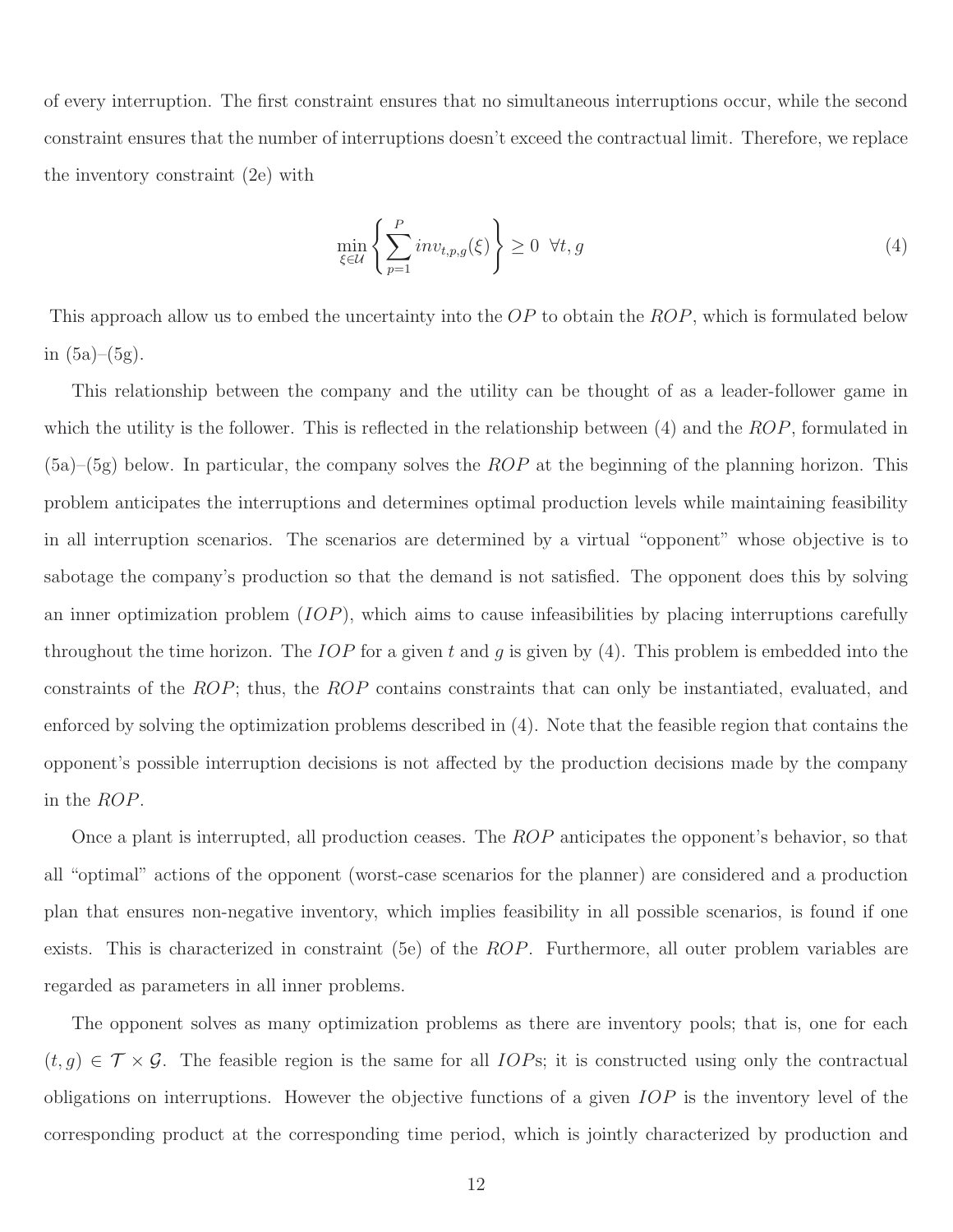interruption decisions. A negative inventory level for some  $(t, g)$  would mean success for the opponent since it would imply a stock-out for the company, which in turn implies the infeasibility of the production plan. The set of feasible actions of the opponent is characterized by the uncertainty set,  $\mathcal{U}$ , and each scenario in this uncertainty set corresponds to a possible action in the arsenal of the opponent.

Since production and inventory decisions belong to the planner while interruption decisions belong to the electricity utility, the bi-level modeling approach is appropriate for our problem. We formulate the bi-level form robust outer problem  $(ROP)$  as:

*ROP*: min 
$$
\sum_{p=1}^{P} \sum_{t=1}^{T} \sum_{g=1}^{G} vrx_{t,p,g}
$$
 (5a)

$$
\text{s.t. } w_{t,p,g} \leq inv_{t-1,p,g} + x_{t,p,g} \quad \forall t, p, g \tag{5b}
$$

$$
\sum_{p=1}^{P} w_{t,p,g} \ge \sum_{p=1}^{P} d_{t,p,g} \quad \forall t,g \tag{5c}
$$

$$
x_{t,p,g} \le c_{t,p}^{pro} \ \forall t, p, g \tag{5d}
$$

$$
\min_{\xi \in \mathcal{U}} \left\{ \sum_{p=1}^{P} inv_{t,p,g}(\xi) \right\} \ge 0 \ \forall t, g \tag{5e}
$$

$$
inv_{t,p,g} \le c_{p,g}^{inv} \quad \forall t \tag{5f}
$$

$$
x_{t,p,g}, w_{t,p,g} \ge 0 \quad \forall t, p, g \tag{5g}
$$

Constraints (5e) state that, for each t and g, the pooled inventory at plants,  $\sum$ P  $p=1$  $inv_{t,p,g}$ , must be nonnegative in every possible interruption scenario  $\xi$ . To robustify the individual inventories instead of the pooled inventory, one can replace constraints (5e) with

$$
\min_{\xi \in \mathcal{U}} \{inv_{t,p,g}(\xi)\} \ge 0 \quad \forall t, p, g.
$$

Other than (5e), the ROP is identical to the OP. Moreover, note that setting  $K = 0$  reduces the ROP to the OP.

In general bi-level programs (BLPs) are non-convex [16] due to the fact that feasible regions of lower level problems are not necessarily convex and connected. In our case the ROP is a bi-level mixed-integer problem which is obviously non-convex. However we can represent inventory levels as bilinear functions of x and  $\xi$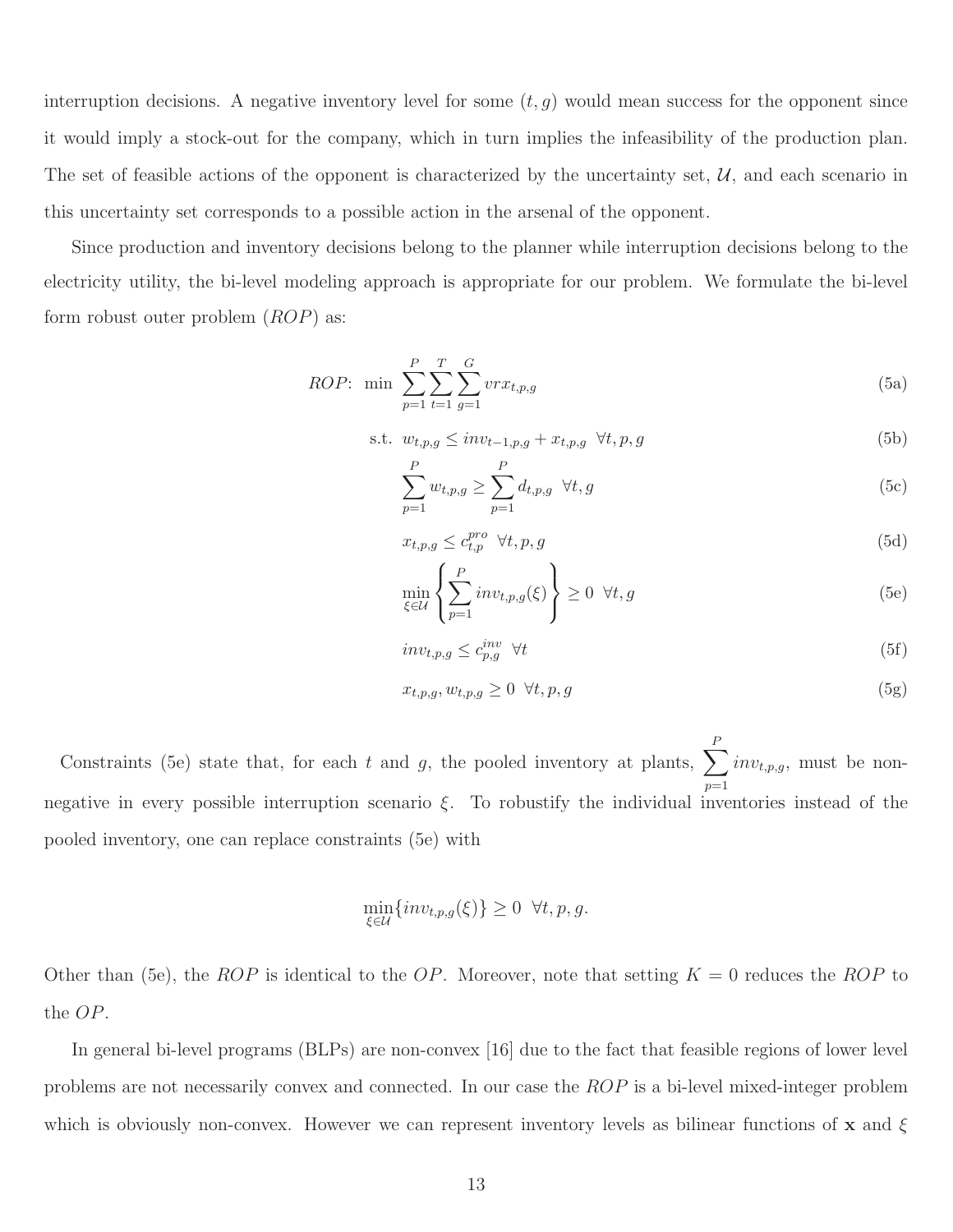(as in (6,7)), we can convert the BLP into an LP using the optimality conditions of the inner problems; this approach is described in detail later in this section.

The opponent evaluates the quality of his interruption decisions by their effect on the actual production and inventory; however, the actual production is decided by the planner, not the opponent. Therefore, the impact of the opponent's interruption decision on the production plan needs to be represented in the inner problem. To this end, we define an auxiliary variable  $\bar{x}_{t,p,g}$  for the inner problem as:

$$
\bar{x}_{t,p,g} = (1 - \xi_{t,p})x_{t,p,g} \quad \forall t, p, g \tag{6}
$$

Intuitively,  $\bar{x}_{t,p,g}$  represents the actual production of product g at plant p in period t—as planned, if there is no interruption ( $\xi_{t,p} = 0$ ) or zero, if there is ( $\xi_{t,p} = 1$ ). Note that from the *IOP*'s perspective only  $\xi_{t,p}$  is a variable and  $x_{t,p,g}$  is a parameter. For sake of compactness we write the bilinear term  $inv_{t,p,g}(\xi)$  as  $\overline{inv}_{t,p,g}$ . Inserting (6) into (1a) gives the actual objective for each *IOP*:

$$
\overline{inv}_{t,p,g} = \sum_{i=1}^{t} \bar{x}_{i,p,g} - \sum_{i=1}^{t} w_{i,p,g} + inv_{0,p,g}.
$$
\n(7)

Then the  $IOP(t, g) \forall t, g$  becomes:

$$
\min_{\mathcal{U}} \left\{ \sum_{p=1}^{P} \overline{inv}_{t,p,g} \right\} . \tag{8}
$$

These inner optimization problems, which capture the uncertainty, need to be solved simultaneously within the ROP. Note that the feasible region,  $U$ , is non-empty and bounded; therefore IOPs are always feasible with finite optimum. However, the binary variables  $\xi$  prevent using linear duality directly as suggested by Soyster [35]. Instead, we relax the integrality of the uncertainty set to obtain the relaxed uncertainty set,  $\mathcal{U}^R$ :

$$
\mathcal{U}^R = \left\{ \xi \in [0,1]^{T \times P} \middle| \sum_{p=1}^P \xi_{t,p} \le 1 \ \forall t, \ \sum_{p=1}^P \sum_{t=1}^T \xi_{t,p} \le K \right\}.
$$
\n
$$
(9)
$$

The following holds since  $\mathcal{U} \subset \mathcal{U}^R$ :

$$
\min_{\mathcal{U}^R} \left\{ \sum_{p=1}^P \overline{inv}_{t,p,g} \right\} \le \min_{\mathcal{U}} \left\{ \sum_{p=1}^P \overline{inv}_{t,p,g} \right\} \ \ \forall t,g. \tag{10}
$$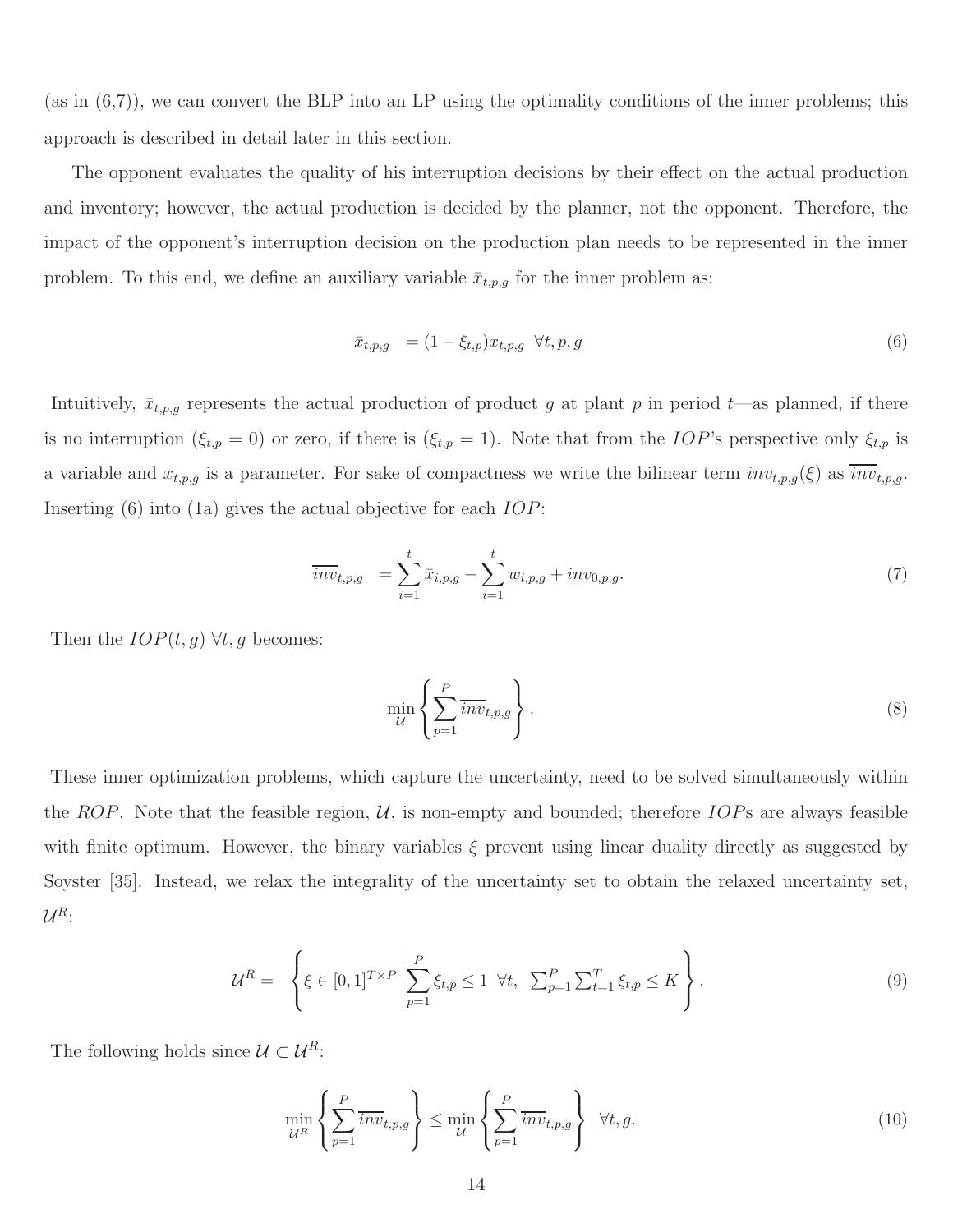Replacing U with  $U^R$  in (8) gives us the relaxed inner optimization problem (RIOP). This relaxation allows us to convert the ROP from a BLP to an LP (as we will show below) and effectively reduce the complexity of the problem. In general, due to this relaxation, the real impact of interruptions on inventory levels will be amplified. This is clearly demonstrated in inequality (10). An intuitive way of describing this is as follows: with this linear relaxation, the planner no longer perceives the opponent's interruption strategies,  $\xi$ , as  $0-1$ decisions but continuous decisions in  $[0, 1]$ . The inventory levels obtained by solving the  $RIOPs$  will be lower bounds for the inventory levels obtained by solving the IOPs. Tightening the uncertainty set using cuts or providing the tightest linear programming relaxation of IOP mitigates the impact of the relaxation. However, it turns out that for this problem, these modifications are not required; the relaxation is actually equivalent to the original problem, because of the following:

#### Proposition 3.1. *The constraint matrix of* IOP *is totally unimodular (TU).*

The proof of Proposition (3.1) is given in A. This property completely cures the side-effects of the relaxation, i.e., all basic feasible solutions of IOPs are integral, which implies that the optimal solutions of RIOP are integral. Moreover, there is no duality gap:

$$
\min_{\mathcal{U}^R} \left\{ \sum_{p=1}^P \overline{inv}_{t,p,g} \right\} = \min_{\mathcal{U}} \left\{ \sum_{p=1}^P \overline{inv}_{t,p,g} \right\} \quad \forall (t,g) \tag{11}
$$

Therefore,

$$
z^*(DRIOP(t,g)) = z^*(RIOP(t,g)) = z^*(IOP(t,g)) \quad \forall (t,g).
$$
\n
$$
(12)
$$

Following Soyster's approach and noting that the problems ROP, IOP and RIOP are all bounded, we replace U with  $U^R$  in constraints (5e) to obtain  $RIOP(t, g)$ . The explicit form and the dual variables corresponding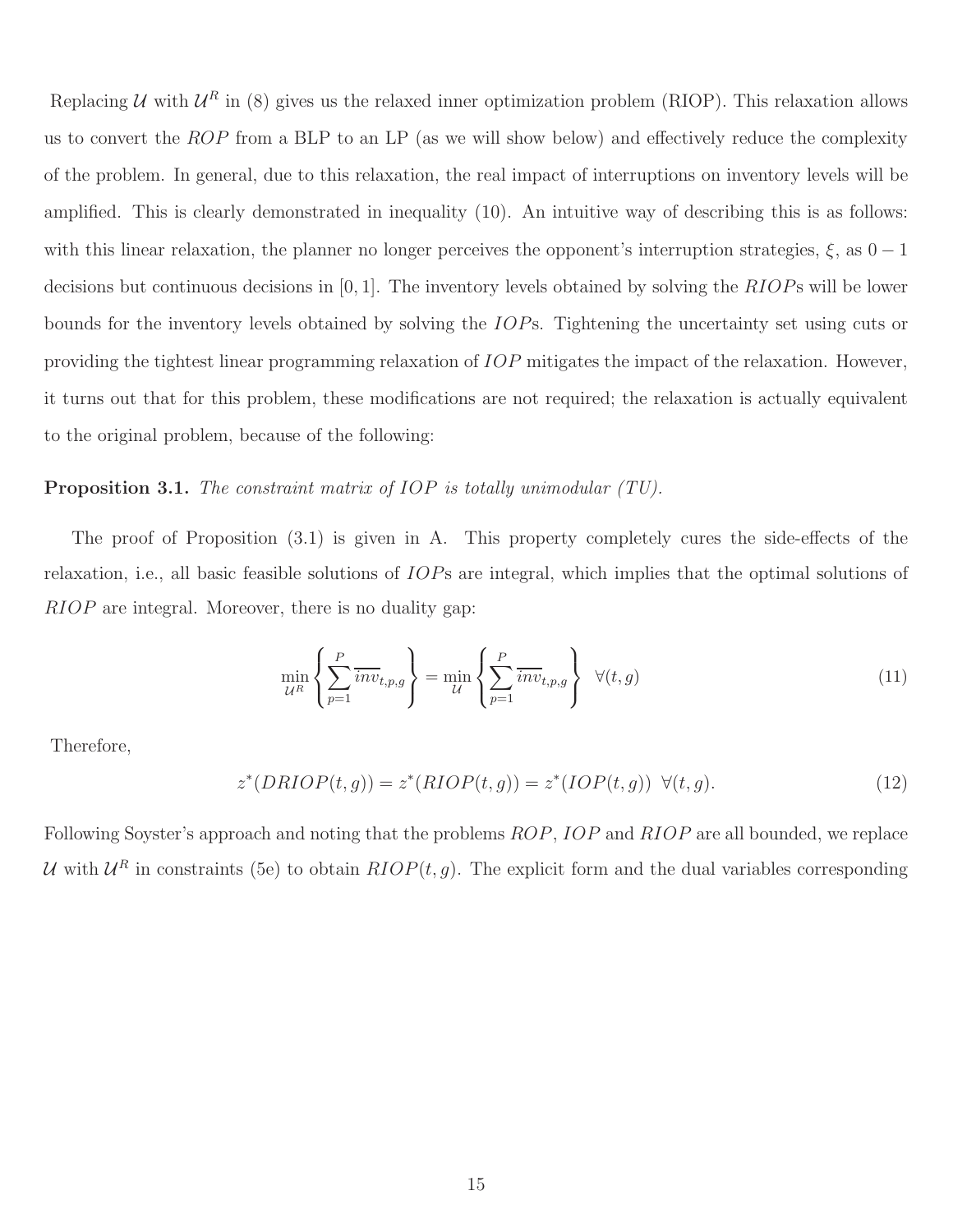to the constraints are given below:

$$
RIOP(t,g): \min \sum_{p=1}^{P} \left( (1 - \xi_{t,p}) x_{t,p,g} + \sum_{\hat{t}=1}^{t-1} \left( (1 - \xi_{\hat{t},p}) x_{\hat{t},p,g} - w_{\hat{t},p,g} \right) + inv_{0,p,g} \right)
$$
  
s.t. 
$$
\sum_{p=1}^{P} \xi_{t,p} \le 1 \ \forall t
$$
 Dual:  $\beta_{\hat{t}}^{t,g} \le 0$   

$$
\sum_{p=1}^{P} \sum_{t=1}^{T} \xi_{t,p} \le K
$$

$$
\gamma^{t,g} \le 0
$$
  
 $0 \le \xi_{t,p} \le 1 \ \forall t, p$ 
$$
\theta_{\hat{t},\hat{p}}^{t,g} \le 0
$$

The objective function of  $RIOP(t, g)$  can be written as:

$$
\sum_{p=1}^{P} \left( \sum_{\hat{t}=1}^{t} (-\xi_{\hat{t},p} x_{\hat{t},p,g}) + \sum_{\hat{t}=1}^{t} x_{\hat{t},p,g} - \sum_{\hat{t}=1}^{t-1} w_{\hat{t},p,g} + inv_{0,p,g} \right), \tag{14}
$$

where

$$
\sum_{p=1}^{P} \left( \sum_{\hat{t}=1}^{t} x_{i,p,g} - \sum_{\hat{t}=1}^{t-1} w_{\hat{t},p,g} + inv_{0,p,g} \right)
$$
 (15)

is a constant from the perspective of  $RIOP(t, g)$ . The dual variables  $(\beta, \gamma, \theta)$  are superscripted with t, g since they belong to the problem for given t and  $g$ , i.e. one  $IOP$  must be solved for each  $t, g$ . The explicit form of the dual problem, called  $DRIOP(t, g)$ , is given below:

$$
DRIOP(t,g): \max K \gamma^{t,g} + \sum_{\hat{t}=1}^{T} \left( \beta_{\hat{t}}^{t,g} + \sum_{\hat{p}=1}^{P} \theta_{\hat{t},\hat{p}}^{t,g} \right) +
$$
  

$$
\sum_{p=1}^{P} \left( \sum_{\hat{t}=1}^{t} x_{\hat{t},p,g} - \sum_{\hat{t}=1}^{t-1} w_{\hat{t},p,g} + inv_{0,p,g} \right)
$$
  
s.t.  $\gamma^{t,g} + \beta_{\hat{t}}^{t,g} + \theta_{\hat{t},\hat{p}}^{t,g} \leq -x_{\hat{t},\hat{p},g}$   $\forall \hat{t} \leq t, \forall \hat{p}$   

$$
\gamma^{t,g} + \beta_{\hat{t}}^{t,g} + \theta_{\hat{t},\hat{p}}^{t,g} \leq 0
$$
  
 $\gamma^{t,g} \leq 0 \beta_{\hat{t}}^{t,g} \leq 0 \theta_{\hat{t},\hat{p}}^{t,g} \leq 0$   $\forall \hat{t} > t, \forall \hat{p}$ 

By weak duality,  $z(DRIOP(t, g)) \leq z(RIOP(t, g))$  for all t, g since  $DRIOP(t, g)$  is a maximization problem and  $RIOP(t, g)$  is a minimization problem. By enforcing  $z^*(DRIOP(t, g)) \geq 0$  for all  $t, g$ , we force the lower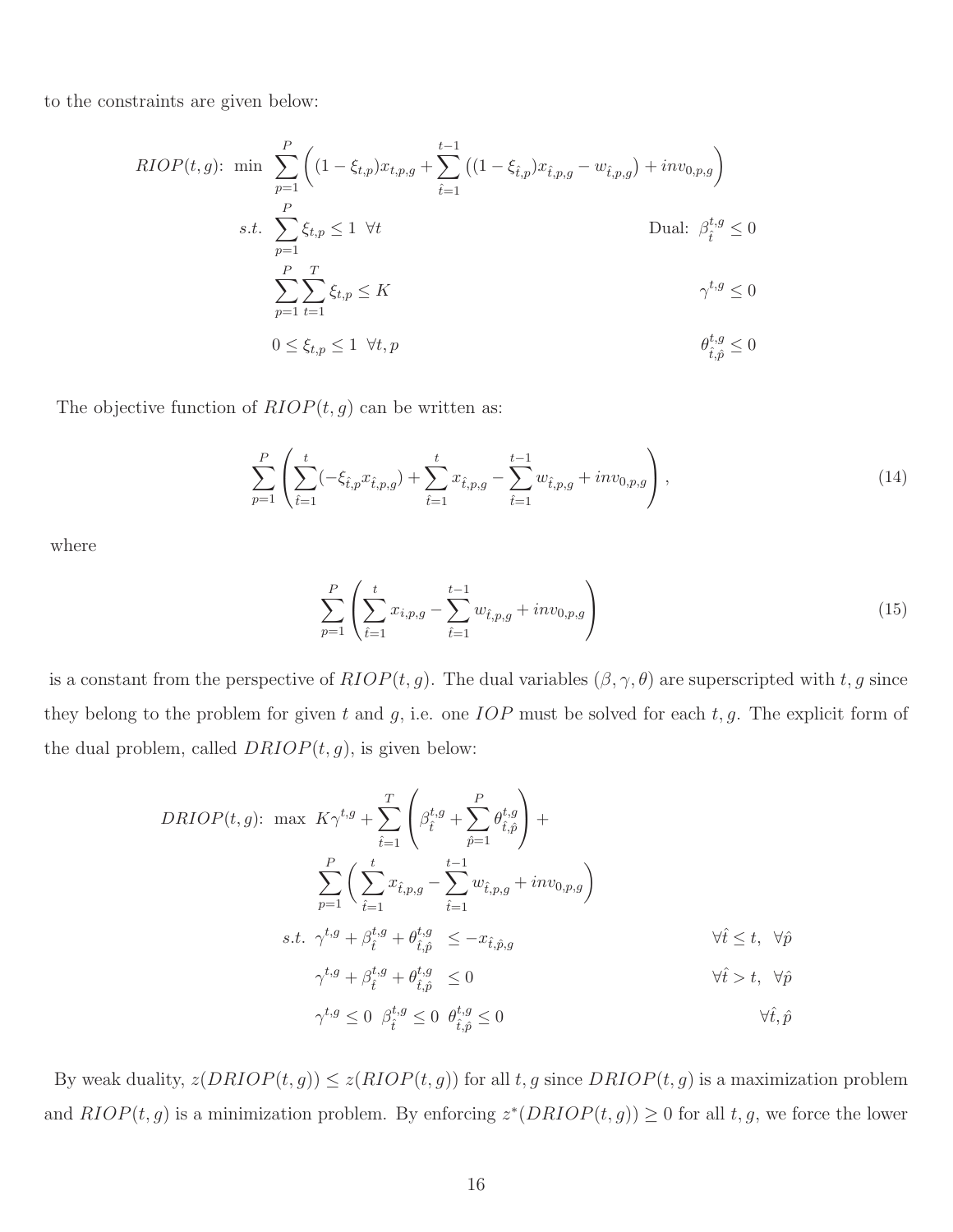bounds on the real worst-case inventory levels to be greater than or equal to zero. By embedding  $DRIOP(t, g)$ into the ROP, we obtain the following:

*ROP*: min 
$$
\sum_{p=1}^{P} \sum_{t=1}^{T} \sum_{g=1}^{G} vrx_{t,p,g}
$$
  
s.t.  $w_{t,p,g} \le \sum_{i=1}^{t} x_{i,p,g} - \sum_{i=1}^{t-1} w_{i,p,g} + inv_{0,p,g}$   $\forall t, p, g$ 

$$
\sum_{p=1} w_{t,p,g} \ge \sum_{p=1} d_{t,p,g} \qquad \qquad \forall t,g
$$

$$
x_{t,p,g} \le c_{p,g}^{pro} \qquad \forall t, p, g
$$
  
\n
$$
K\gamma^{t,g} + \sum_{\hat{t}=1}^{T} (\beta_{\hat{t}}^{t,g} + \sum_{\hat{p}=1}^{P} \theta_{\hat{t},\hat{p}}^{t,g}) +
$$
  
\n
$$
\sum_{p=1}^{P} \left( \sum_{\hat{t}=1}^{t} x_{\hat{t},p,g} - \sum_{\hat{t}=1}^{t-1} w_{\hat{t},p,g} + inv_{0,p,g} \right) \ge 0 \qquad \forall t, g
$$

$$
\gamma^{t,g} + \beta_t^{t,g} + \theta_{\hat{t},\hat{p}}^{t,g} \leq -x_{\hat{t},\hat{p},g} \qquad \forall t, g, \ \forall \hat{t} \leq t, \ \forall \hat{p}
$$

$$
\gamma^{t,g} + \beta^{t,g}_{\hat{t}} + \theta^{t,g}_{\hat{t},\hat{p}} \leq 0 \qquad \forall t, g, \forall \hat{t} > t, \forall \hat{p}
$$

$$
\sum_{i=1} x_{i,p,g} - \sum_{i=1} w_{i,p,g} + inv_{0,p,g} \le c_{p,g}^{inv} \qquad \forall t, p, g
$$

$$
x_{t,p,g}, w_{t,p,g} \ge 0 \qquad \qquad \forall t, p, g
$$

$$
\gamma^{t,g} \le 0 \quad \beta^{t,g}_{\hat{t}} \le 0 \quad \theta^{t,g}_{\hat{t},\hat{p}} \le 0 \qquad \qquad \forall t, g, \hat{t}, \hat{p}
$$

Proposition 3.2. *If the* ROP *is solved to optimality, then the following hold:*

- $DRIOP(t, g)$  *and*  $RIOP(t, g)$  *are feasible for all*  $t, g$ *.*
- $z(DRIOP(t, g)) = z(RIOP(t, g)) \geq 0$  *for all t, g.*

*Proof.* When the  $ROP$  is solved to optimality, this implies the feasibility of the  $ROP$ . Therefore  $DRIOP(t, g)$ is feasible for all t, g since the constraints of  $DRIOP(t, g)$  are contained in those of the ROP. Furthermore,  $z(DRIOP(t, g)) \geq 0$  for all t, g, since the opposite would imply that the ROP is infeasible. But  $IOP(t, g)$ is feasible for all  $t, g$  since  $\mathcal{U} \neq \emptyset$ , hence all subproblems are primal and dual feasible. By strong duality, all subproblems are solved to optimality.  $\Box$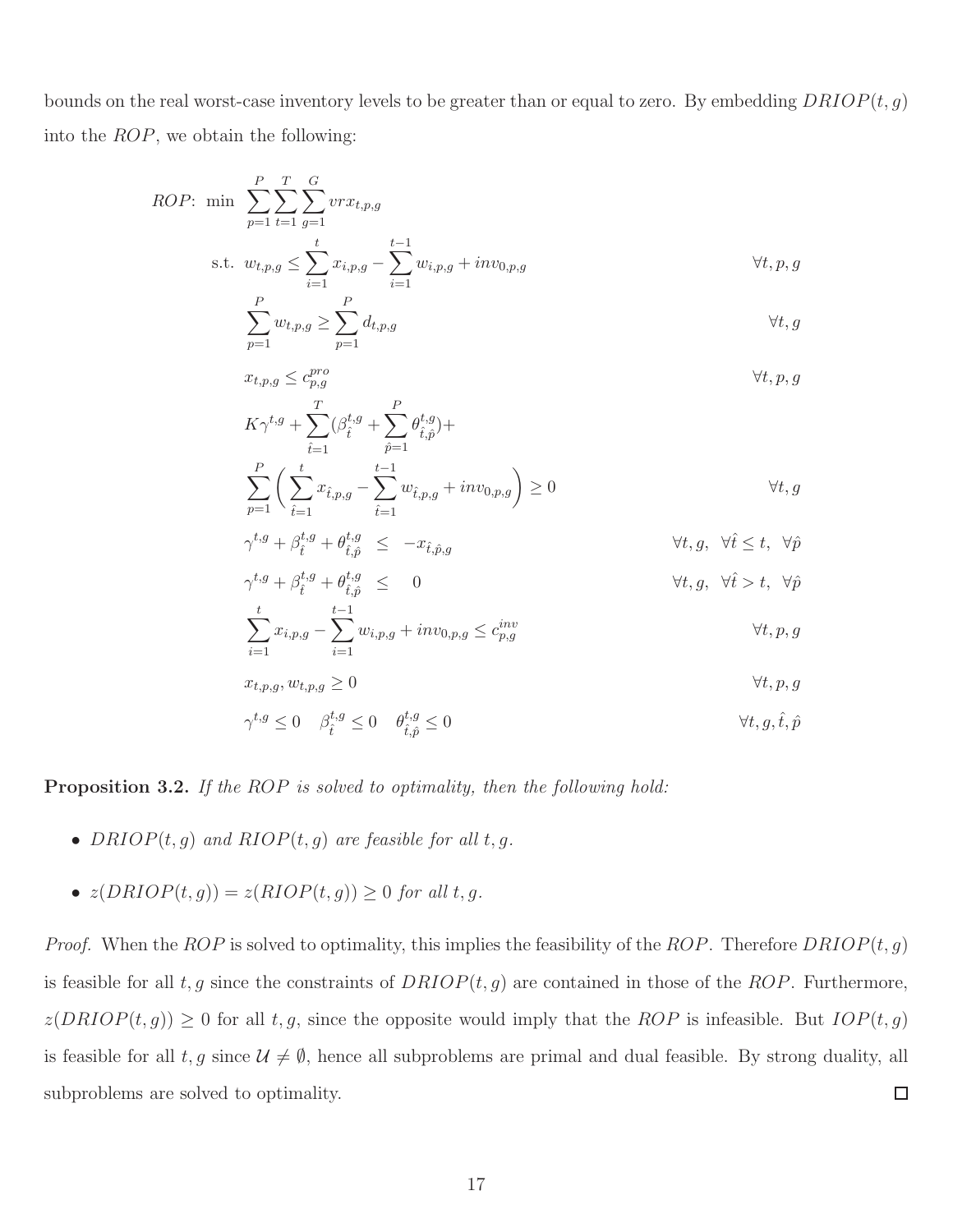### 3.5 Robust Methodology in Canonical Form

The approach we have described in the previous sections is in fact suitable for a general class of bi-level programs with following characteristics: (i) the outer problem is an LP, (ii) the inner problems are also LPs with common feasible regions. To clarify this connection, in this section we describe our approach using the canonical LP form. We start with the canonical formulation considering no uncertainty. We consider two subsets of constraints to distinguish the constraints that are directly affected by uncertainty (18c) from those that are not (18b).

$$
\min \quad c^T x \tag{18a}
$$

$$
s.t. \quad Ax \ge b \tag{18b}
$$

$$
h^i(x) \ge 0 \quad \forall i \in \mathcal{I} \tag{18c}
$$

$$
x \in \mathbb{R}_+^n \tag{18d}
$$

Then we introduce the uncertainty by reformulating constraints (18c) as inner problems (19c) which transforms the initial formulation to a bi-level problem:

$$
\min \quad c^T x \tag{19a}
$$

$$
s.t. \quad Ax \ge b \tag{19b}
$$

$$
\min_{\xi \in \mathcal{U}} \{ f^i(x, \xi) \} \ge 0 \ \forall i \in \mathcal{I}
$$
\n(19c)

$$
x \in \mathbb{R}_+^n \tag{19d}
$$

 $where<sup>2</sup>$ 

$$
\mathcal{U} = \{ \xi \in \mathbb{R}_+^p | H\xi \ge r \},\tag{20a}
$$

$$
f^{i}(x,\xi) = x^{T}G^{i}\xi + x^{T}d^{i} + \xi^{T}(q^{i}) \quad \forall i \in \mathcal{I}.
$$
\n(20b)

In (20a),  $H$  is the constraint coefficient matrix for the inner problems; in (20b),  $G<sup>i</sup>$  are the matrices; and in (20a),  $d^{i}$  and  $(q^{i})$  are constant vectors of dimension n and p respectively. These help us represent the bi-linear form  $f^{i}(x,\xi)$  in a compact manner. Note that we assumed that, when reformulated using the inner problem

<sup>&</sup>lt;sup>2</sup>What are  $H$  and  $G$ ? -LVS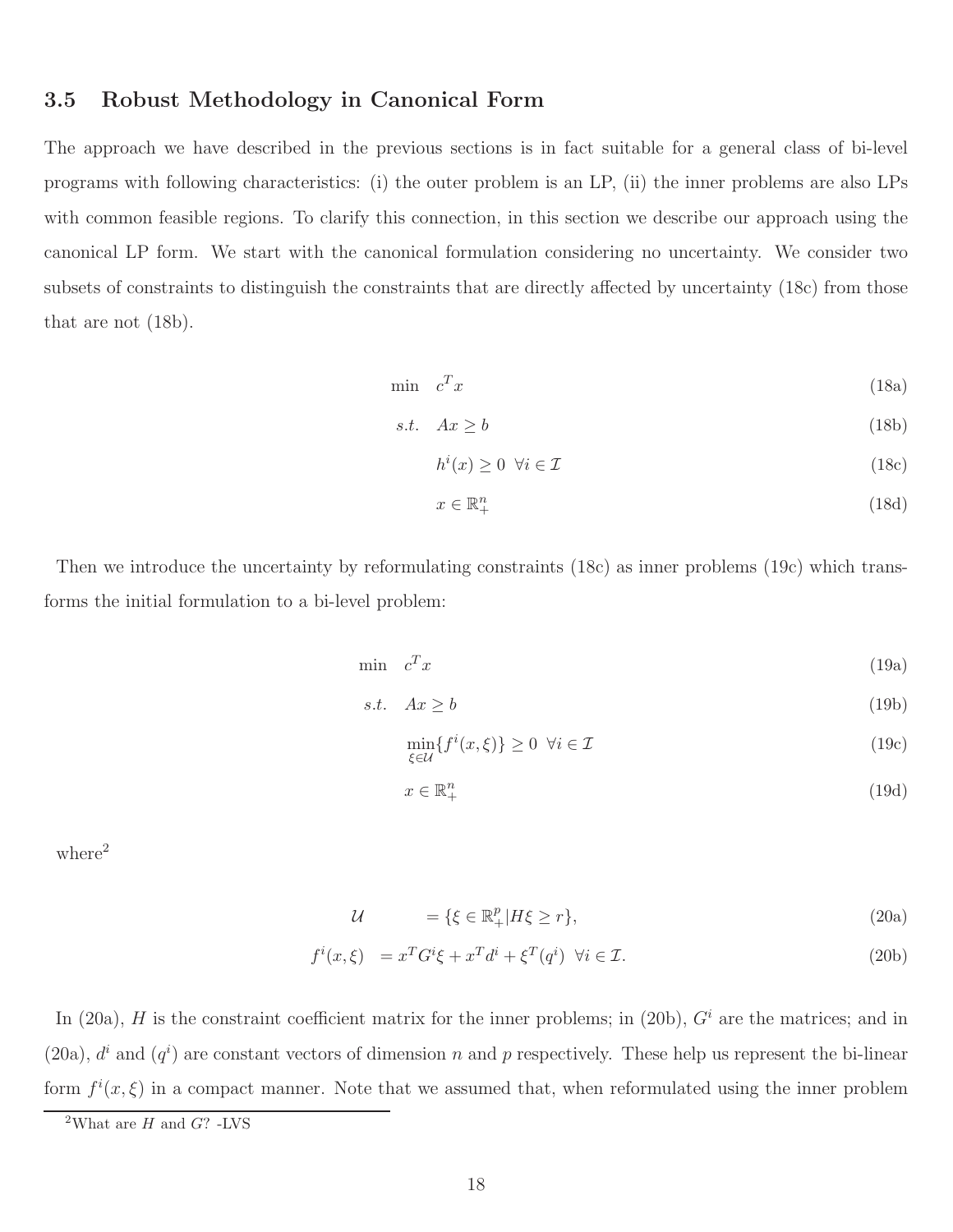variables, constraints (18c) will be written as the optimization problem (19c). The objective function in bilinear form is given in  $(20b)$  and is linear from the perspective of the inner problem since the x variables are fixed. Therefore the inner problems are convex optimization problems with linear objectives, which implies the optimality conditions of the inner problems are all linear. The inner problem  $i$  is:

$$
\min \quad \left( x^T (G^i) + (q^i)^T \right) \xi \tag{21a}
$$

$$
s.t. \quad H\xi \ge r \quad Dual \; Var. : \; \lambda^i \ge 0 \tag{21b}
$$

$$
\xi \in \mathbb{R}_+^p \tag{21c}
$$

We first take the dual of the each inner problem  $i$ ,

$$
\max \quad r^T \lambda^i \tag{22a}
$$

$$
s.t. \quad H^T \lambda^i \le x^T (G^i) + (q^i)^T \tag{22b}
$$

$$
\lambda^i \in R^m_+\tag{22c}
$$

and enforce the dual feasibility conditions in the outer problem. By weak duality,  $(G^T x)^T \xi \geq r^T \lambda$ , and the outer problem becomes

$$
\min \quad c^T x \tag{23a}
$$

$$
s.t. \quad Ax \ge b \tag{23b}
$$

$$
x^T d^i + r^T \lambda^i \ge 0 \quad \forall i \in \mathcal{I}
$$
\n
$$
(23c)
$$

$$
H^T \lambda^i \le x^T (G^i) + (q^i)^T \quad \forall i \in \mathcal{I}
$$
\n
$$
(23d)
$$

$$
\lambda^i \in R_+^m \ \forall i \in \mathcal{I}, \ x \in R_+^n \tag{23e}
$$

#### 3.6 Numerical Example

Consider an instance of the ROP with 2 plants, 7 time periods and 2 products. The production capacity is  $c_{p,g}^{pro} = 5 \cdot 10^5$  and the inventory capacity is  $c_{p,g}^{inv} = 10^6$ .  $K = 3$  interruptions are expected. Since we assumed a fixed rate for electricity, we solve the numerical instances of ROP with cost vectors where all the elements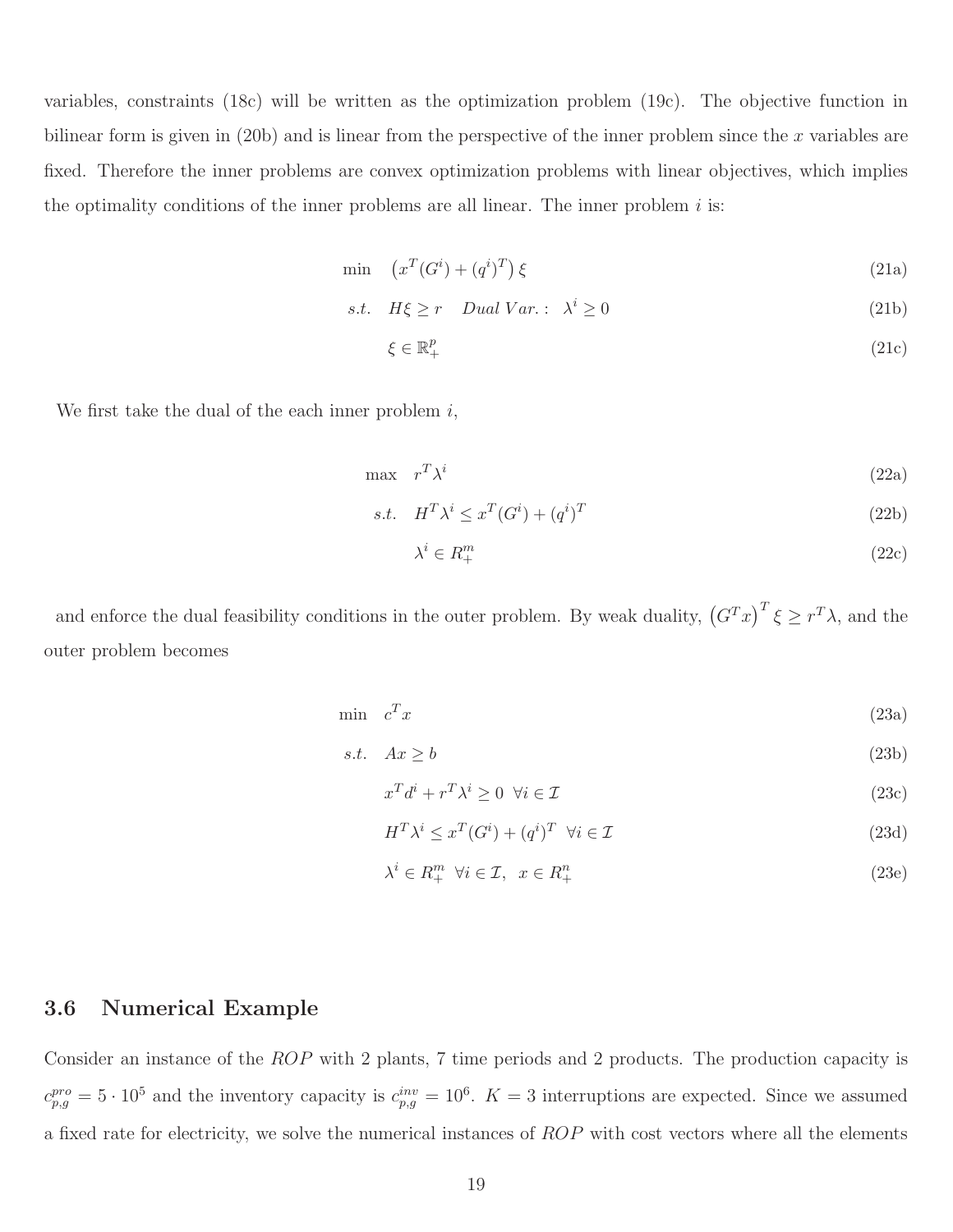of the vector are identical to fixed rate. The production cost times the conversion factor is 1, i.e.  $vr = 1$ . However, the ROP is general enough to handle the case where the cost rate of electricity changes for each time period. The demand data and the optimal solution of the  $ROP$  are given in Table 2. Since we assumed the plants are identical, in Table 2 we observe identical production levels for both plants. Furthermore, we also observe identical production levels for all time periods, but this behavior is not observed for all data sets. We tested these solutions under all possible interruption scenarios and confirmed that, indeed, the production plan is feasible, i.e., no stock-outs occur. The behavior of the solution under two sample interruption scenarios is given in Tables 3 and 4. In the first scenario (Table 3), plant 1 is interrupted 3 times consecutively at the beginning of the horizon. In the second scenario (Table 4), plant 1 is interrupted in periods 5 and 7, and plant 2 is interrupted in period 6. In the interrupted time periods, the planned production levels for both products are replaced with 0 and the inventory pool levels for each time period/product are calculated using the updated production levels. The  $ROP$  provides a production plan such that under any interruption scenario, the inventory pool levels will be always non-negative. If the number of interruptions in a scenario is less than the anticipated level of interruptions,  $K$ , the ending inventory pool level will be positive unless there is at least one period where the demand is 0. Since we assumed identical plants, we have reported the robust solution that provides identical production levels for both plants. In general there can be multiple robust solutions and cases where the robust optimal model assigns different production levels to different plants depending on the constraints.

|                | Total Demand |         | Solution       | Product 1 |         |         | Product 2 |
|----------------|--------------|---------|----------------|-----------|---------|---------|-----------|
| Periods        | Prod. 1      | Prod. 2 | Period         | Plant 1   | Plant 2 | Plant 1 | Plant 2   |
|                | 78337        | 22086   |                | 63972     | 63972   | 4544    | 4544      |
| $\overline{2}$ | 113422       | 21967   | $\overline{2}$ | 63972     | 63972   | 4544    | 4544      |
| 3              | 172944       | 42249   | 3              | 63972     | 63972   | 4544    | 4544      |
| 4              | 122049       | 55444   | 4              | 63972     | 63972   | 4544    | 4544      |
| 5              | 147796       | 34464   | $\overline{5}$ | 63972     | 63972   | 4544    | 4544      |
| 6              | 140045       | 38057   | 6              | 63972     | 63972   | 4544    | 4544      |
| 7              | 129098       | 35711   |                | 63972     | 63972   | 4544    | 4544      |

Table 2: Demand Data and Solution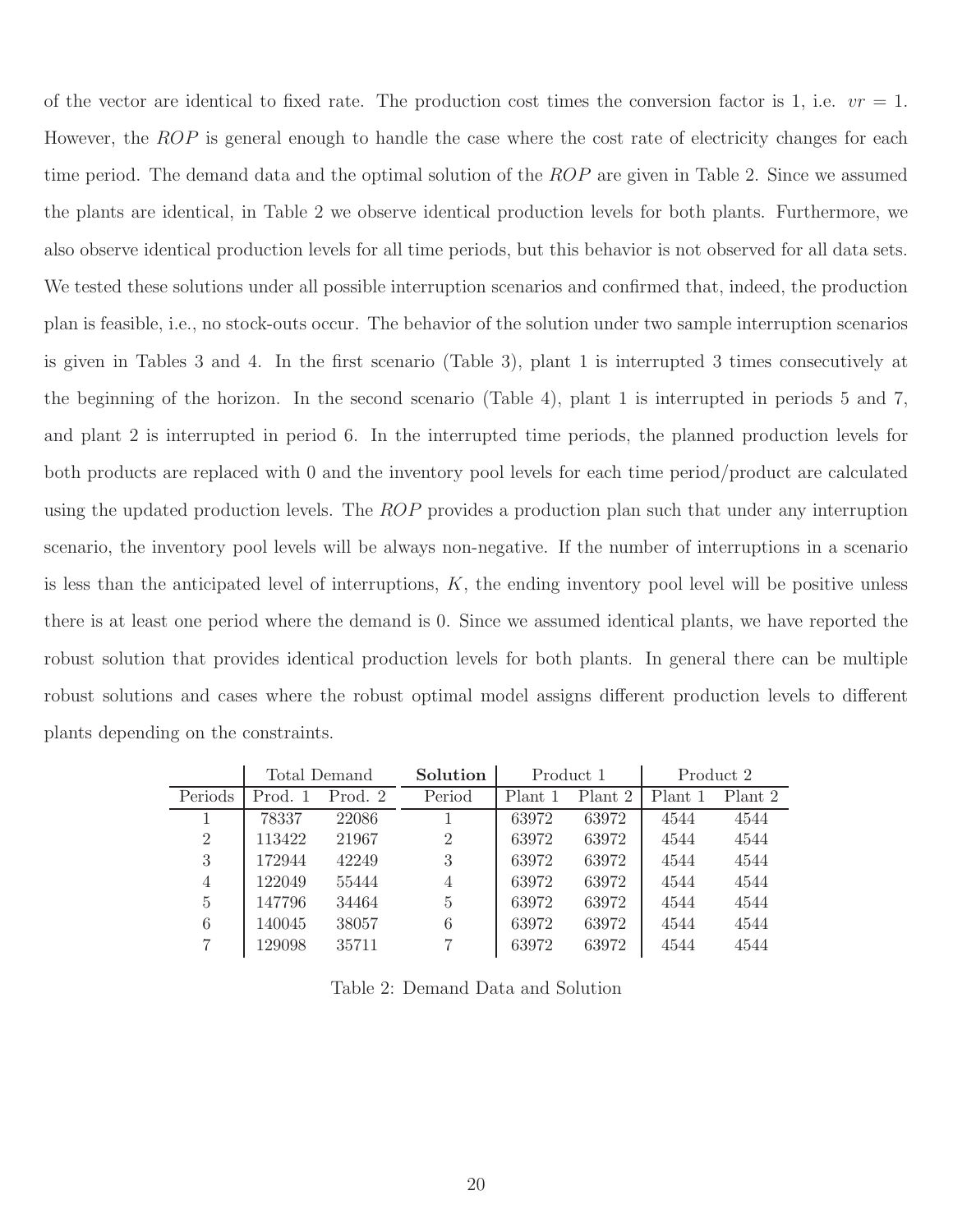| Product 1       |          |         |                         |                |        |  |  |  |  |
|-----------------|----------|---------|-------------------------|----------------|--------|--|--|--|--|
| Period          | Plant 1  | Plant 2 | <b>Total Production</b> | Inventory Pool | Demand |  |  |  |  |
| $\theta$        |          |         |                         | 200000         |        |  |  |  |  |
| 1               | $\Omega$ | 63972   | 63972                   | 185635         | 78337  |  |  |  |  |
| $\overline{2}$  | $\theta$ | 63972   | 63972                   | 136185         | 113422 |  |  |  |  |
| 3               | $\Omega$ | 63972   | 63972                   | 27213          | 172944 |  |  |  |  |
| $\overline{4}$  | 63972    | 63972   | 127944                  | 33108          | 122049 |  |  |  |  |
| $\overline{5}$  | 63972    | 63972   | 127944                  | 13255          | 147796 |  |  |  |  |
| $6\phantom{.}6$ | 63972    | 63972   | 127944                  | 1154           | 140045 |  |  |  |  |
| $\overline{7}$  | 63972    | 63972   | 127944                  | $\Omega$       | 129098 |  |  |  |  |
|                 |          |         | Product 2               |                |        |  |  |  |  |
| Period          | Plant 1  | Plant 2 | Total Production        | Inventory Pool | Demand |  |  |  |  |
| $\theta$        |          |         |                         | 200000         |        |  |  |  |  |
| 1               | $\theta$ | 4544    | 4544                    | 182458         | 22086  |  |  |  |  |
| $\overline{2}$  | $\Omega$ | 4544    | 4544                    | 165034         | 21967  |  |  |  |  |
| 3               | $\Omega$ | 4544    | 4544                    | 127328         | 42249  |  |  |  |  |
| $\overline{4}$  | 4544     | 4544    | 9087                    | 80972          | 55444  |  |  |  |  |
| $\overline{5}$  | 4544     | 4544    | 9087                    | 55594          | 34464  |  |  |  |  |
| 6               | 4544     | 4544    | 9087                    | 26624          | 38057  |  |  |  |  |
| 7               | 4544     | 4544    | 9087                    | $\theta$       | 35711  |  |  |  |  |

Table 3: Scenario 1: 3 consecutive interruptions at the beginning of the horizon at plant 1

| Product 1      |                    |          |                         |                  |        |  |  |  |  |
|----------------|--------------------|----------|-------------------------|------------------|--------|--|--|--|--|
| Period         | Plant 1<br>Plant 2 |          | <b>Total Production</b> | Inventory Pool   | Demand |  |  |  |  |
| $\Omega$       |                    |          |                         | 200000           |        |  |  |  |  |
| 1              | 63972              | 63972    | 127944                  | 249607           | 78337  |  |  |  |  |
| $\overline{2}$ | 63972              | 63972    | 127944                  | 264129           | 113422 |  |  |  |  |
| 3              | 63972              | 63972    | 127944                  | 219128           | 172944 |  |  |  |  |
| 4              | 63972              | 63972    | 127944                  | 225023           | 122049 |  |  |  |  |
| 5              | $\Omega$           | 63972    | 63972                   | 141199           | 147796 |  |  |  |  |
| 6              | 63972              | 0        | 63972                   | 65126            | 140045 |  |  |  |  |
| $\overline{7}$ | 0                  | 63972    | 63972                   |                  | 129098 |  |  |  |  |
|                |                    |          | Product 2               |                  |        |  |  |  |  |
| Period         | Plant 1            | Plant 2  | Total Production        | Inventory Pool   | Demand |  |  |  |  |
| $\Omega$       |                    |          |                         | 200000           |        |  |  |  |  |
| 1              | 4544               | 4544     | 9087                    | 187001           | 22086  |  |  |  |  |
| $\overline{2}$ | 4544               | 4544     | 9087                    | 174121           | 21967  |  |  |  |  |
| 3              | 4544               | 4544     | 9087                    | 140959           | 42249  |  |  |  |  |
| 4              | 4544               | 4544     | 9087                    | 94602            | 55444  |  |  |  |  |
| $\overline{5}$ | $\Omega$           | 4544     | 4544                    | 64682            | 34464  |  |  |  |  |
| 6              | 4544               | $\theta$ | 4544                    | 31168            | 38057  |  |  |  |  |
|                | $\theta$           | 4544     | 4544                    | $\left( \right)$ | 35711  |  |  |  |  |

Table 4: Scenario 2: Plant 1 is interrupted in periods 5 and 7, and plant 2 is interrupted in period 6

## 3.7 Robust Production Planning Heuristic

Depending on the magnitude of the input sets, the ROP may be a very large problem. For example, if there are 10 products, 10 plants, and 100 periods, the ROP has approximately one million variables and one million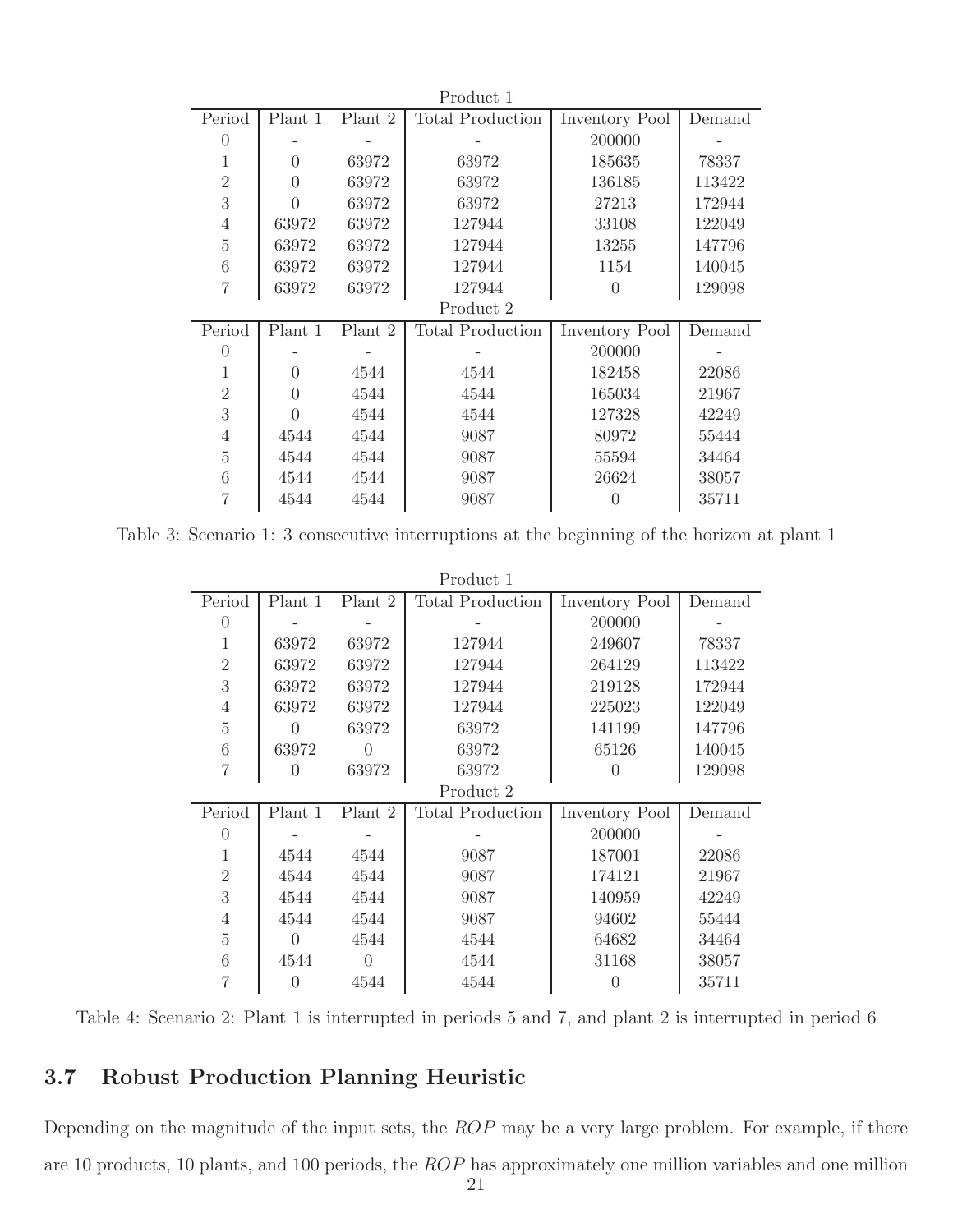constraints. This problem may be difficult to solve exactly. Therefore, in this section we propose a heuristic that mimics the solution of the ROP. This heuristic applies only to the special case in which the plants are all identical. It also assumes that the production cost is fixed in all periods and the same at all plants. The heuristic evaluates the damage that would be caused by an interruption on that day, using each day's demand and its position in the horizon. Note that interruptions earlier in the horizon are more dangerous since early interruptions give the plants less time to build up their inventory. Therefore, the heuristic tries to "front-load" the production schedule to anticipate the most problematic interruptions.

We have assumed each product has is subject to individual production and inventory capacity constraints at each plant, however this might not need to be true in general. There might be conditions that effect the entire set of products such as joint inventory and capacity constraints:

$$
\sum_{g \in \mathcal{G}} x_{t,p,g} \le c^{pro} \forall t, p \quad \text{(joint capacity)}\tag{24}
$$

$$
\sum_{g \in \mathcal{G}} inv_{t,p,g} \le c^{inv} \ \forall t, p \quad \text{(joint inventory)} \tag{25}
$$

The formulation given for ROP does not contain constraints of these types, therefore one can effectively replace the given formulation with a set of formulations, each for a single product. In Algorithm 1, we describe a heuristic that can be applied when the outer problem is separable in terms of products.

Our heuristic consists of two steps. In the first step, the heuristic calculates, for each period  $t$ , the aggregate demand faced so far by all plants, represented by the non-decreasing sequence  $\{a_t\}$ . Next, for each period t, the heuristic calculates the number of available production slots in periods  $1, \ldots, t$ , assuming that the maximum possible number of interruptions occur by time  $t$  (at most one per period). This quantity is represented by the increasing sequence  $\{s_t\}$ . Up to time period  $t = K$  there can be 1 interruption per time period hence  $s_1 = 1(p-1), s_2 = 2(p-1), \ldots, s_K = K(p-1)$ . For time periods  $t > K$ ,  $s_t = tp - K$  so the number of available production slots for each time period t can be characterized as  $s_t = tp - \min\{t, K\}$ . Next for each time period  $t$ , the heuristic calculates the "average production" required on each available plant to be able to satisfy running total demand  $a_t$  and characterize it as sequence  $\{l_t\}$  where  $l_t =$  $a_t$  $\frac{\alpha_t}{s_t}$ . Then, the heuristic determines the period  $t^*$  with the largest  $l_t$  value, in an attempt to detect the period in which infeasibility is most likely, accounting for the timing of the interruptions and the quantity of the demands.

In the second step, the heuristic compares  $t^*$  to K. If  $t^* \leq K$  then it assigns the production levels as  $l_{t^*}$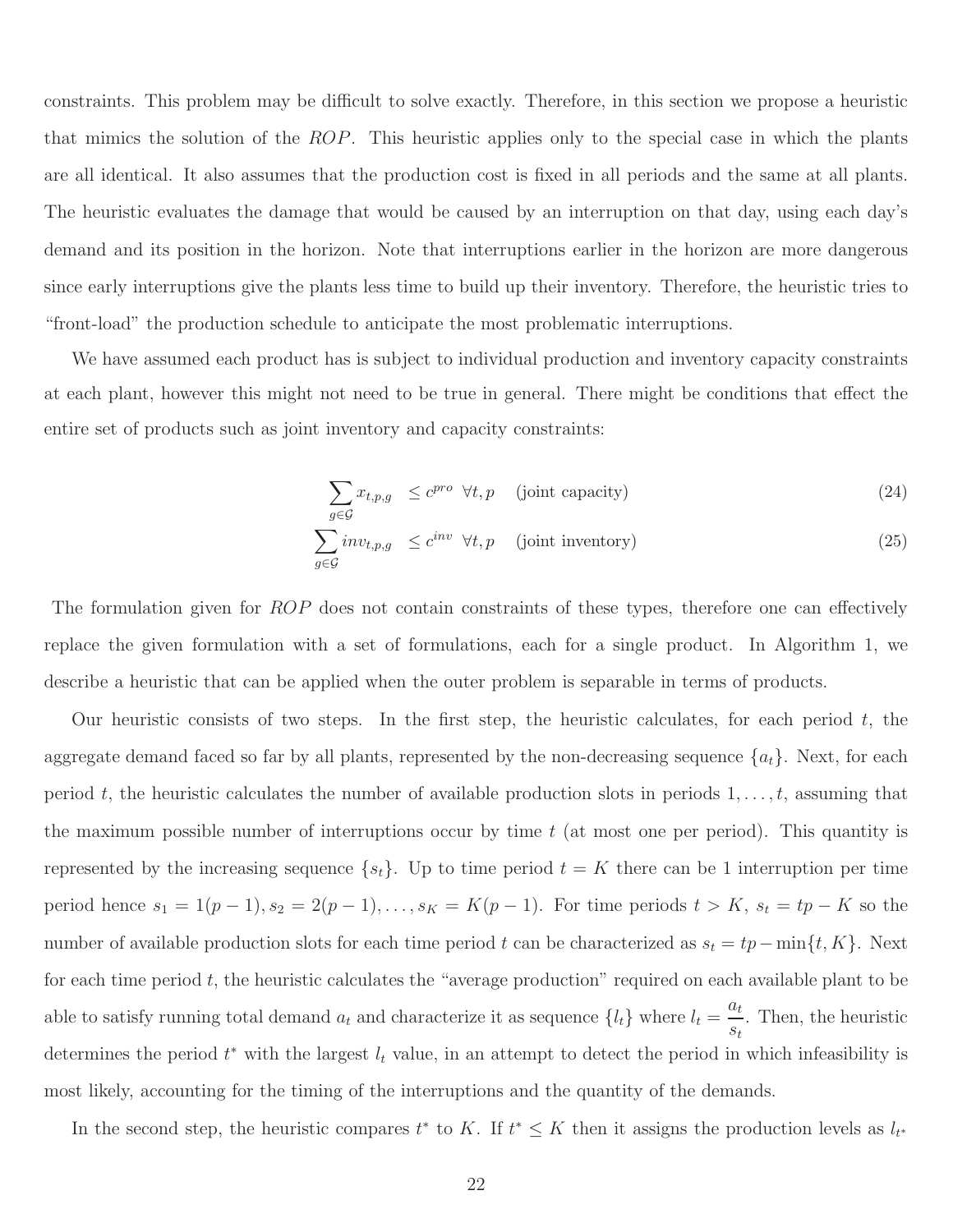#### Algorithm 1 Robust Production Planning Heuristic: Single Product

Require: Indices, Sets and Parameters as defined in Table 1 STEP  $1<sup>3</sup>$  $a_t := \sum$ t  $i=1$  $d_i \ \forall t \in \mathcal{T}$  $s_t := pt - \min\{t, K\} \ \ \forall t \in \mathcal{T}$  $l_t := \frac{a_t}{t}$  $s_t$  $\forall t \in \mathcal{T}$  $t^* = \arg\max_{t \in \mathcal{T}} l_t$ STEP 2 if  $t^* \leq K$  then  $\forall t \leq t^*, \forall p \; x_{t,p} \leftarrow l_{t^*}$  $inv_0 \leftarrow inv_0 + t^*(p-1)l_{t^*} - {a_{t^*}}^4$  $\inf\limits_{t,p} \max x_{t,p} > c_p^{pro} \textbf{ or } \exists \hat{t} \in \{1,\ldots,t^*\}, \; \hat{p} \in \mathcal{P} \; \; s.t. \; \; inv_{\hat{t},\hat{p}} > c_{\hat{p}}^{inv} \textbf{ then }$ Declare Failure and HALT end if  $K \leftarrow K - t^*$  $\mathcal{T} \leftarrow \{ord(t^*+1), \ldots, ord(T)\}^5$ Go to STEP 1 else  $\forall t \leq t^*, \forall p \; x_{t,p} \leftarrow l_{t^*}$  $inv_0 \leftarrow inv_0 + (t^*p - K)l_{t^*} - a_{t^*}$  $K \leftarrow 0$  $\mathcal{T} \leftarrow \{ord(t^*+1), \ldots, ord(T)\}$ Update parameters in Table 1 according to  $\mathcal{T}^6$ Solve Standard Production Planning Problem (2) to obtain the optimal solution  $y_{t,p}$   $\forall t \in \mathcal{T}, p$ if  $\max_{t,p} x_{t,p} > c_p^{pro}$  or  $\exists \hat{t} \in \{1,\ldots,t^*\}, \ \hat{p} \in \mathcal{P}$  s.t.  $inv_{\hat{t},\hat{p}} > c_{\hat{p}}^{inv}$  or Problem (2) is Infeasible then t,p Declare Failure and HALT end if  $\forall t > t^*, \forall p \; x_{t,p} \leftarrow y_{t,p}$ 

end if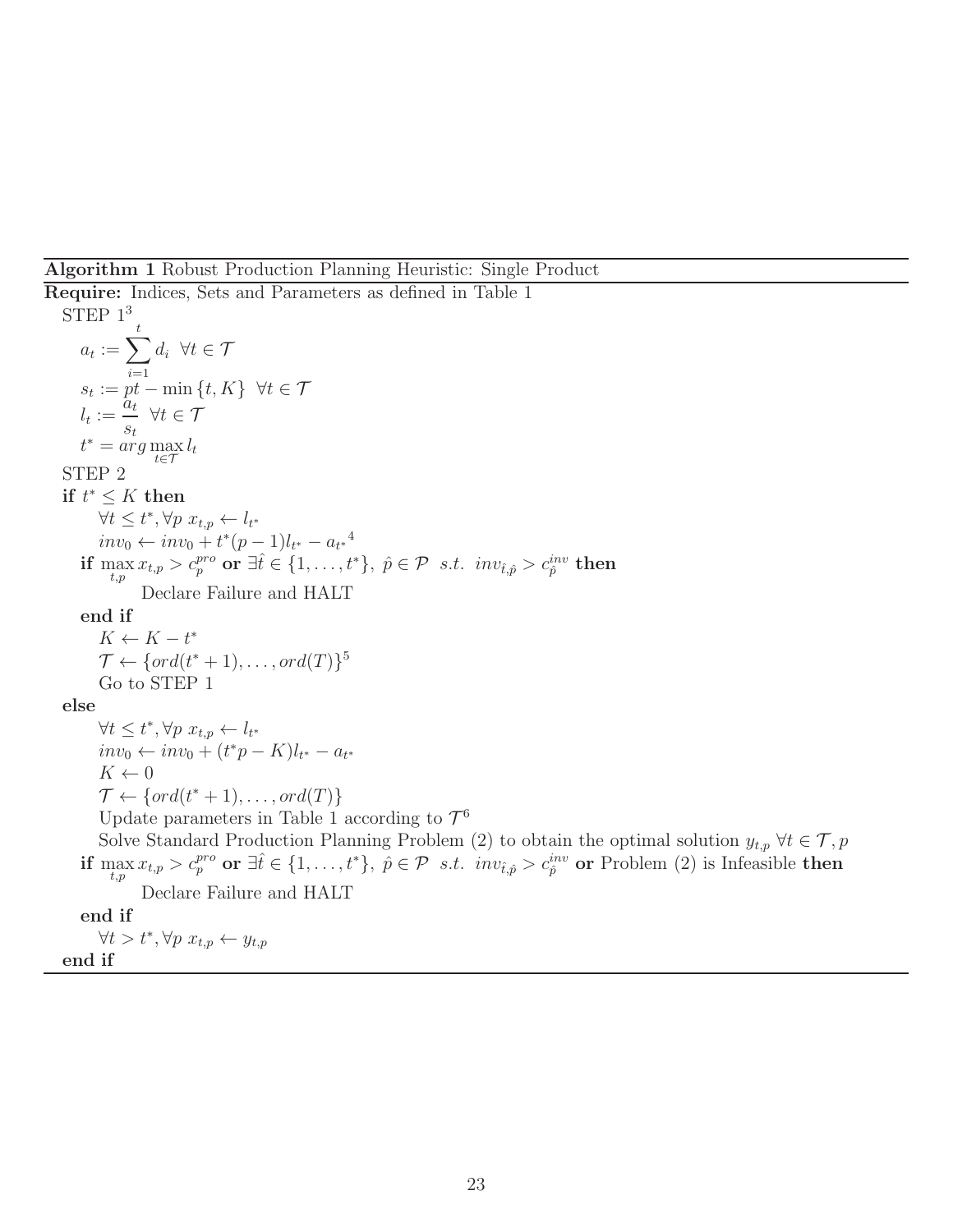at each plant for all time periods up to  $t^*$ . Then it updates initial inventory as  $inv_0 + t^*(p-1)l_{t^*} - a_{t^*}$ , which is calculated assuming  $t^*$  interruptions happened so far therefore it updates the number of interruptions as  $K-t^*$ . If  $t^* > K$  then again it assigns the production levels to  $l_{t^*}$  at each plant for all time periods up to  $t^*$ . But this time, it updates the initial inventory as  $inv_0 + (t^*p - K)l_{t^*} - a_{t^*}$ . Finally it updates the set of time periods as  $\mathcal{T}: \{ord(t^*+1),..., (T)\},$  where  $ord(t^*+1) = 1,..., ord(T) = T - t^*$ . After this step the heuristic goes back to step one and continues recursively until  $K = 0$ . When there are no interruptions left, it solves the standard production planning problem (2a-2g) and merge its solution to production plan. This heuristic takes at most K iterations, where each iteration consists of the aforementioned two steps. In step 2 of every iteration, the algorithm compares  $x_{t,p}$  values to  $c_p^{pro}$  and inventory levels to  $c_p^{inv}$ . If  $x_{t,p} > c_p^{pro}$  or  $inv_{t,p} > c_p^{inv}$  then algorithms declares failure and terminates. Because of this termination rule, by construction every solution built by this heuristic is a feasible solution to ROP. The heuristic is summarized in Algorithm 1.

For the data given in Table 2, our heuristic calculates the exact optimal solution for the robust problem, as given in Table 2. Further numerical results are reported in §3.8, and again, the heuristic found the optimal solution in all instances tested. While our numerical results are hopeful on the optimality of this heuristic, we were unable to prove or disprove the optimality of the heuristic. Hence it stays as our conjecture that Algorithm 1 is actually an exact algorithm for finding the optimal solution of the ROP under the following conditions: (i) Products are not jointly constrained, i.e. ROP is separable in products, (ii) Plants are identical, (iii) Production costs and capacities are fixed throughout the horizon, (iv) Inventory capacities are fixed throughout the horizon. In all of the instances that we have tested, the heuristic either found the optimal solution or declared failure in the infeasible instances.

#### 3.8 Computational Results

In this section, we report the results of a computational study designed to test the effectiveness of the robust model  $(ROP)$  as well as the heuristic presented in §3.7. We created 12 instance types, one for each combination of  $T \in \{5, 10, 20, 40, 80, 160\}$  and  $K \in \{0.2T, 0.4T\}$ . For each instance type, we created 5 random instances in which the demands are generated as  $d_t \sim unif(0, 3c^{pro})$ . Costs and capacities are as defined in the numerical example given in §3.6. We modeled all of the problems using AMPL and solved them to optimality using the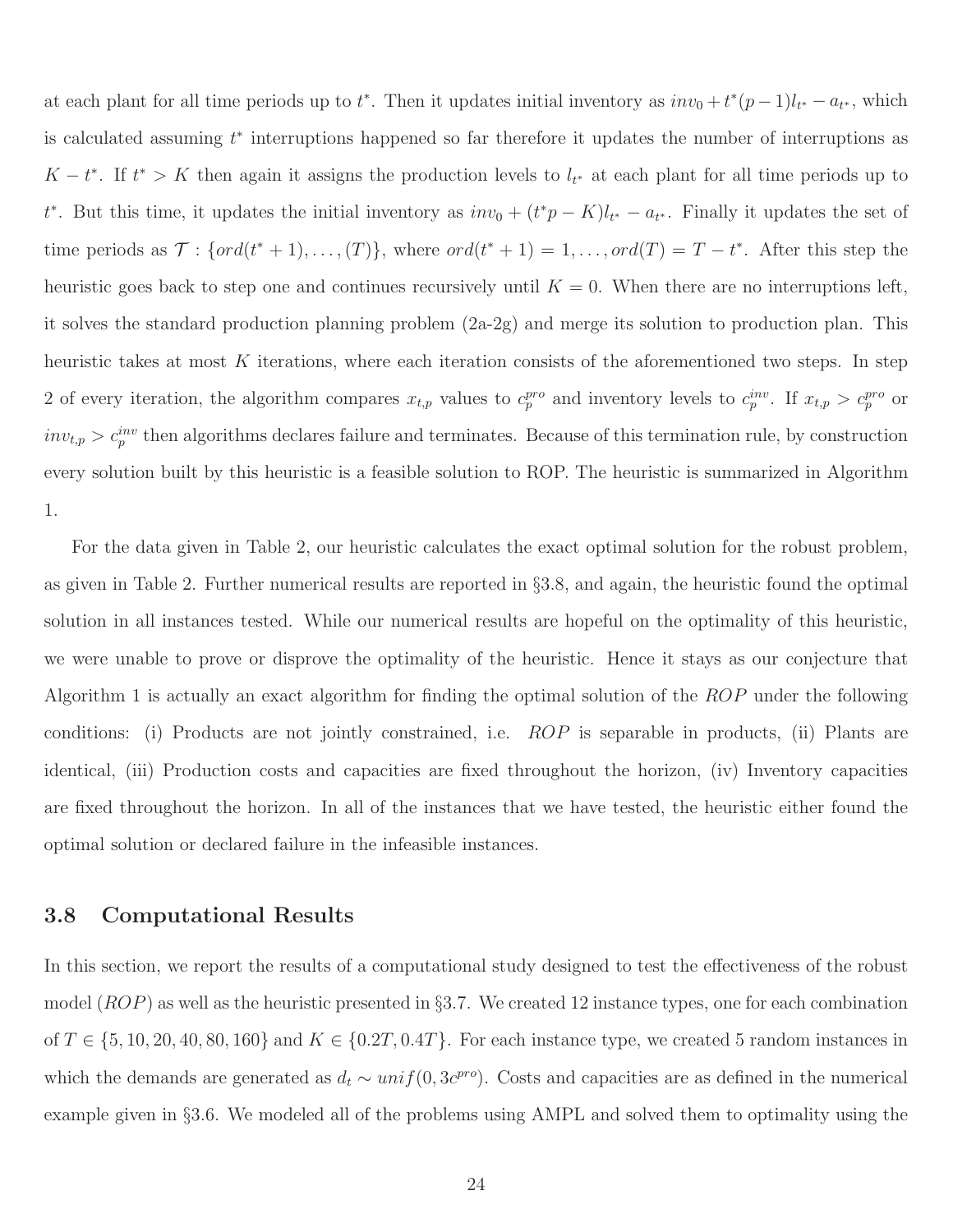solver Gurobi 4.0. The heuristic was implemented in Matlab r2010a.

The results are reported in Table 5. The first column reports the instance name in the form  $T.di$ , where  $i = 1, \ldots, 5$  is the random demand pattern. The next column reports the total demand for that instance. The table then lists, for the 20% interruption rate  $(K = 0.2T)$ , the optimal objective value (found by Gurobi) and the associated CPU time and the objective value of the solution found by the heuristic (Algorithm 1) and the associated CPU time. The column labeled " $\Delta$ " reports the optimality gap, where  $\Delta = |z(ALGI) - z(ROP)|$ . The column labeled "Ψ" reports the ratio of total production to total demand (expressed as a percentage); that is,  $\Psi = \frac{\text{Total Production}}{\text{Total De} \times \text{L}}$ <u>Fourth Requirect of</u>. The last set of columns repeats this information for the 40% interruption Total Demand rate.

Our heuristic found the optimal solution for the *ROP* for every instance (within the tolerance of  $\Delta \leq 1$ ). Moreover, on average it executes an order of magnitude  $(10\times)$  faster than solving the ROP directly with Gurobi. Note also from Table 5 that  $\Psi$  is greater for  $K = 0.4T$  than for  $K = 0.2T$ ; that is, as the number of interruptions increases, so does the total production. This result is also displayed in Figure 2, which plots Ψ for  $K = 0.2T$  (lower point) and for  $K = 0.4T$  (upper point) for each instance.



Figure 2: Total Production to Total Demand Ratio (Ψ) from Table 5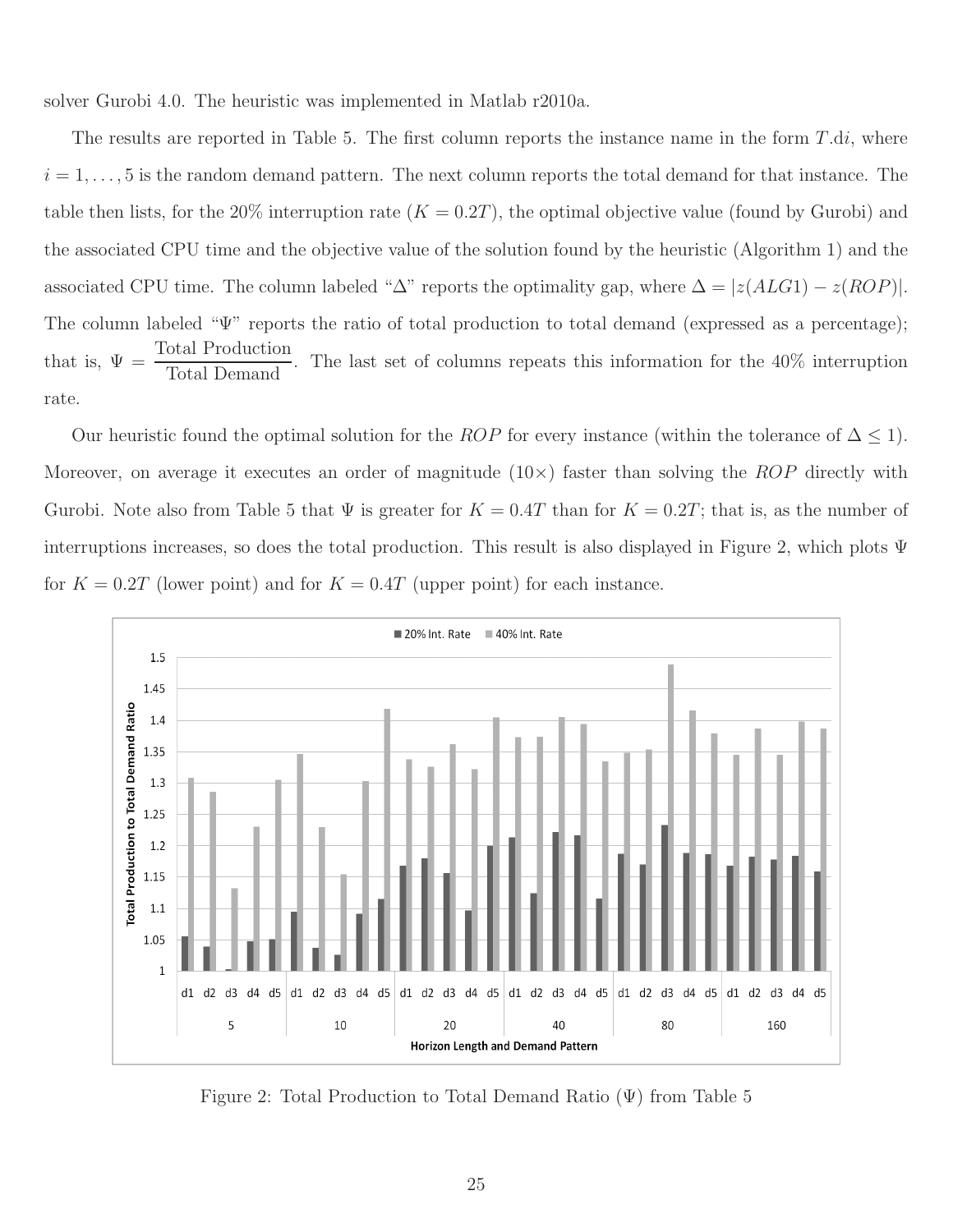|                   |                     | 20% Interruption Rate |             |            |                | 40% Interruption Rate |         |            |                |            |                |                |         |
|-------------------|---------------------|-----------------------|-------------|------------|----------------|-----------------------|---------|------------|----------------|------------|----------------|----------------|---------|
|                   | <b>Total Demand</b> | Z(ALG1)               | Time        | Z(ROP)     | Time           | Δ                     | $\Psi$  | Z(ALG1)    | Time           | Z(ROP)     | Time           | Δ              | Ψ       |
| Problem           | (units)             | (units)               | (millisecs) | (units)    | (millisecs)    |                       |         | (units)    | (millisecs)    | (units)    | (millisecs)    |                |         |
| 5.d1              | 1,796,364           | 1,896,364.0           | 153.6       | 1,896,364  | $\overline{0}$ | $\overline{0}$        | 105.57% | 2349731.0  | 7.4            | 2,349,731  | $\overline{0}$ | $\Omega$       | 130.80% |
| 5.d2              | 2,026,226           | 2,105,192.0           | 1.6         | 2,105,192  | $\overline{0}$ | $\Omega$              | 103.90% | 2605192.0  | $\mathbf{1}$   | 2,605,192  | $\Omega$       | $\Omega$       | 128.57% |
| 5.d3              | 2,049,154           | 2,054,615.6           | 3.1         | 2,054,615  | $\mathbf{0}$   | 0.6                   | 100.27% | 2321216.0  | 0.4            | 2,321,215  | $\overline{0}$ | $\overline{1}$ | 113.28% |
| 5.d4              | 2,082,395           | 2,182,395.0           | 0.4         | 2,182,395  | $\overline{0}$ | $\Omega$              | 104.80% | 2562477.0  | 0.4            | 2,562,477  | $\Omega$       | $\Omega$       | 123.05% |
| 5.d5              | 1,965,692           | 2,065,692.0           | 0.4         | 2,065,692  | $\overline{0}$ | $\Omega$              | 105.09% | 2565692.0  | 0.5            | 2,565,692  | $\Omega$       | $\Omega$       | 130.52% |
| 10.d1             | 3,106,557           | 3,401,842.2           | 4.1         | 3,401,842  | $\overline{0}$ | 0.2                   | 109.51% | 4182983.0  | 0.5            | 4,182,983  | $\Omega$       | $\Omega$       | 134.65% |
| 10.d2             | 2,555,252           | 2,650,541.8           | 0.4         | 2,650,541  | $\overline{0}$ | 0.8                   | 103.73% | 3142691.3  | 0.5            | 3,142,691  | $\Omega$       | 0.3            | 122.99% |
| 10.d3             | 2,611,483           | 2,679,425.6           | 0.4         | 2,679,425  | $\mathbf{0}$   | 0.6                   | 102.60% | 3014353.8  | 0.5            | 3,014,353  | $\overline{0}$ | 0.8            | 115.43% |
| 10.d4             | 3,264,872           | 3,563,316.0           | 0.6         | 3,563,316  | $\overline{0}$ | $\Omega$              | 109.14% | 4254910.0  | 3.7            | 4,254,910  | $\Omega$       | $\Omega$       | 130.32% |
| 10.d5             | 3,187,867           | 3,555,612.0           | 0.6         | 3,555,612  | 10             | $\Omega$              | 111.54% | 4522948.0  | 0.5            | 4,522,948  | $\Omega$       | $\Omega$       | 141.88% |
| 20.d1             | 5,411,358           | 6,321,459.0           | 0.8         | 6,321,459  | 10             | $\Omega$              | 116.82% | 7239097.0  | 1.3            | 7,239,097  | 10             | $\Omega$       | 133.78% |
| 20.d2             | 4,492,461           | 5,301,452.0           | 0.6         | 5,301,452  | 10             | $\Omega$              | 118.01% | 5959097.5  | 0.8            | 5,959,097  | 10             | 0.5            | 132.65% |
| 20.d3             | 5,135,481           | 5,937,552.0           | 3.5         | 5,937,552  | 10             | $\Omega$              | 115.62% | 6995207.0  | 0.8            | 6,995,207  | 10             | $\Omega$       | 136.21% |
| 20.d4             | 5,360,054           | 5,877,101.5           | 0.6         | 5,877,101  | 10             | 0.5                   | 109.65% | 7087144.3  | 1.2            | 7,087,144  | 10             | 0.3            | 132.22% |
| 20.d5             | 5,821,935           | 6,987,935.0           | 0.6         | 6,987,935  | 10             | $\Omega$              | 120.03% | 8178779.2  | 1.1            | 8,178,779  | 10             | 0.2            | 140.48% |
| 40.d1             | 10,151,455          | 12,311,710.5          | 1.7         | 12,311,710 | 40             | 0.5                   | 121.28% | 13936488.9 | 2.1            | 13,936,488 | 50             | 0.9            | 137.29% |
| 40.d2             | 10,533,148          | 11,843,507.1          | 1.5         | 11,843,507 | 40             | 0.1                   | 112.44% | 14473102.0 | 1.1            | 14,473,101 | 40             | $\overline{1}$ | 137.41% |
| 40.d3             | 10,224,667          | 12,492,212.0          | 1.1         | 12,492,212 | 50             | $\Omega$              | 122.18% | 14368459.0 | 1.8            | 14,368,459 | 50             | $\Omega$       | 140.53% |
| 40.d4             | 10,389,448          | 12,639,871.4          | 1.1         | 12,639,871 | 40             | 0.4                   | 121.66% | 14484549.9 | 1.5            | 14,484,549 | 30             | 0.9            | 139.42% |
| 40.d5             | 10,252,456          | 11,444,351.6          | 1.1         | 11,444,351 | 50             | 0.6                   | 111.63% | 13686400.1 | 1.1            | 13,686,400 | 50             | 0.1            | 133.49% |
| 80.d1             | 20,538,055          | 24,389,433.0          | 3.2         | 24,389,433 | 190            | $\Omega$              | 118.75% | 27693071.0 | 4.8            | 27,693,071 | 190            | $\Omega$       | 134.84% |
| 80.d2             | 20,586,039          | 24,093,313.8          | 1.9         | 24,093,313 | 180            | 0.8                   | 117.04% | 27865140.3 | 2.9            | 27,865,140 | 190            | 0.3            | 135.36% |
| 80.d <sub>3</sub> | 21,014,425          | 25,910,897.5          | 3           | 25,910,897 | 190            | 0.5                   | 123.30% | 31301283.0 | 1.9            | 31,301,283 | 180            | $\Omega$       | 148.95% |
| 80.d4             | 18,607,001          | 22,115,780.0          | 2.5         | 22,115,779 | 180            | $\overline{1}$        | 118.86% | 26346772.0 | 4.2            | 26,346,771 | 180            | $\overline{1}$ | 141.60% |
| 80. d5            | 20,092,741          | 23,837,931.0          | 1.8         | 23,837,931 | 190            | $\Omega$              | 118.64% | 27710980.0 | 1.7            | 27,710,979 | 180            | $\overline{1}$ | 137.92% |
| 160.d1            | 38,474,902          | 44,946,580.7          | 6.4         | 44,946,580 | 860            | 0.7                   | 116.82% | 51751744.7 | 6.7            | 51,751,744 | 870            | 0.7            | 134.51% |
| 160.d2            | 42,893,082          | 50,718,101.4          | 5.7         | 50,718,101 | 880            | 0.4                   | 118.24% | 59498000.3 | 11             | 59,498,000 | 950            | 0.3            | 138.71% |
| 160.d3            | 43,904,907          | 51,734,708.0          | 3.5         | 51,734,708 | 890            | $\Omega$              | 117.83% | 59081412.7 | $\overline{4}$ | 59,081,412 | 870            | 0.7            | 134.57% |
| 160.d4            | 41,125,495          | 48,696,578.7          | 4.3         | 48,696,578 | 850            | 0.7                   | 118.41% | 57495417.0 | 2.6            | 57,495,417 | 870            | $\Omega$       | 139.80% |
| 160. d5           | 38,225,164          | 44, 297, 082.3        | 3.3         | 44,297,082 | 890            | 0.3                   | 115.88% | 53016172.0 | 2.7            | 53,016,171 | 870            |                | 138.69% |

Table 5:  $T \in \{5, 10, 20, 40, 80, 160\}, K \in \{0.2T, 0.4T\}, 2$  Plants, 5 Demand Realizations,  $inv_0 = 2 \cdot 10^5$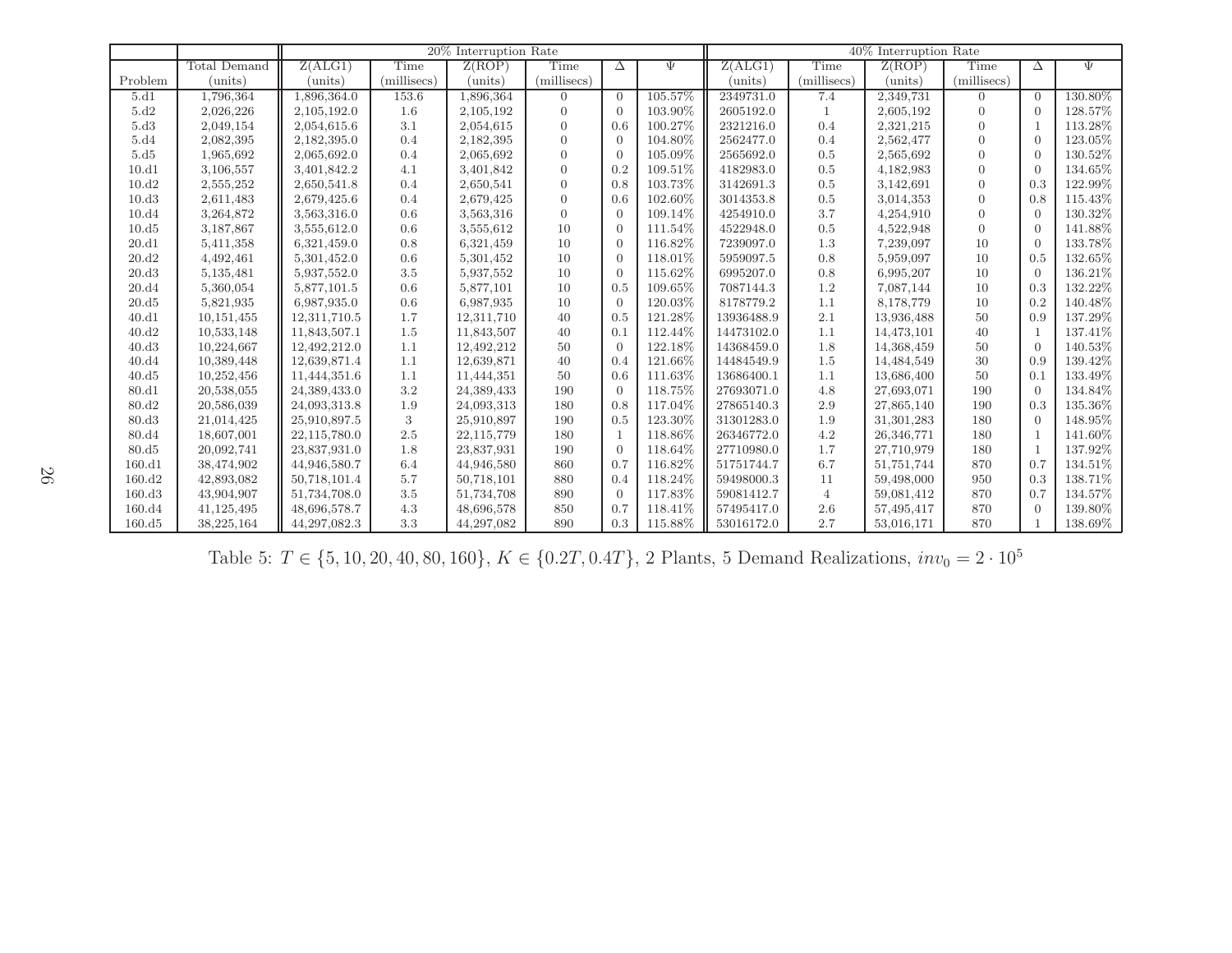## 4 Production Modes

So far, we have assumed a very simple form for the interruptions and the firm's reaction to them. However, interruptions might have more complicated effects on production, at more than just the interrupted plant, and/or in more than just the interrupted period. In this section, we show how to embed operational rules that govern how the system operates during or after interruptions into the ROP. Each plant may operate in various *production modes* that are governed by the operational rules. In §3, we considered only the simplest possible operational rule (no production is allowed at interrupted plants) and only two production modes (interrupted and unaffected).

For example, consider the following operational rule: Once a plant recovers from an interruption, for one period the plant is in "recovery mode" in which its production rate is temporarily reduced. This rule may be imposed, for example, to give the interrupted plant time to ramp its production back to normal. (Such an operational rule is imposed for the air-separation plants that motivated this study.) This rule induces 3 production modes: interrupted, recovery and unaffected. The application of this logical rule for a given interruption scenario is depicted in Figure 3.



Figure 3: Interruptions and Corresponding Production Modes ( $\Diamond$  denotes interruption)

We attempt to provide as general a framework as possible for modeling operational rules. Let  $\mathcal M$  denote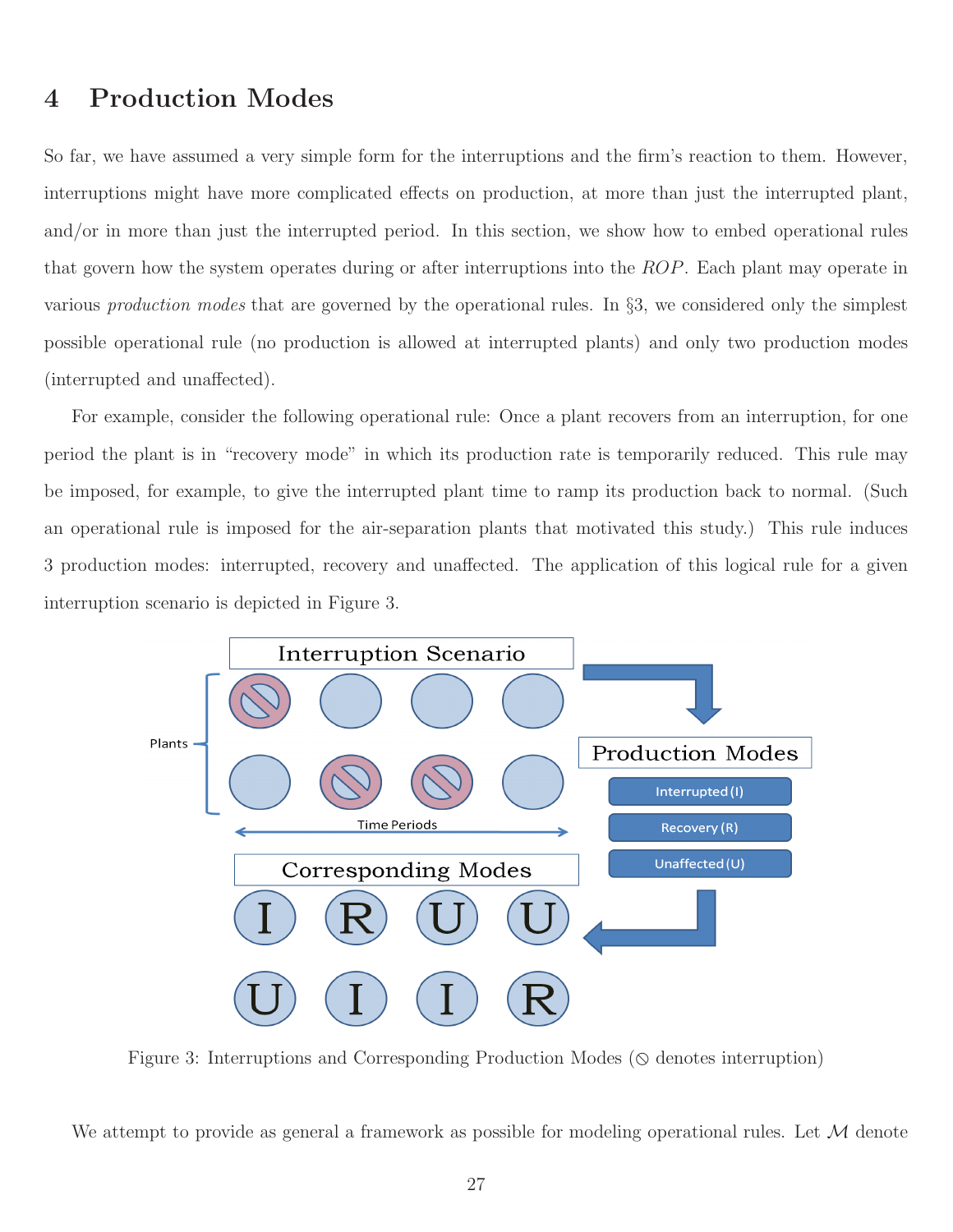the set of production modes, and let

$$
\xi_{m,t,p} = \begin{cases} 1, & \text{if plant } p \text{ is in production mode } m \text{ in period } t \\ 0, & \text{otherwise} \end{cases}
$$

for  $m \in \mathcal{M}, t \in \mathcal{T}, p \in \mathcal{P}$ . The  $\xi$  variables indicate which production mode each plant is in, and they are a generalization of the  $\xi$  variables in 3.4. A production mode is defined by its effect on the production rate; in particular, let  $\theta_m$  be the fraction of the normal production rate that a plant experiences when in production mode m. If  $\theta_m = 0$ , the production is completely interrupted; if  $\theta_m = 1$ , the plant is functioning normally; and if  $0 < \theta_m < 1$ , the plant is operating at a reduced rate. The  $\theta$  parameters may be indexed by p and t if they are plant- and or period-dependent, but for ease of exposition we assume they depend only on  $m$ . Next, we relate the actual production to the planned production levels and the production modes, in a generalization of (6):

$$
\bar{x}_{t,p,g} = \sum_{m \in \mathcal{M}} \theta_m \xi_{m,t,p} x_{t,p,g} \ \forall t, p, g
$$

Finally, the operational rules that govern the production modes must be represented as linear constraints on the  $\xi$  variables, and these constraints must be added to the uncertainty set  $\mathcal{U}$ .

To take an example, consider the "recovery mode" outlined above, and suppose that a plant in recovery mode experiences half its normal production rate. Then we have  $\mathcal{M} = \{I, R, U\}$ ,  $\theta_I = 0$ ,  $\theta_R = 0.5$ , and  $\theta_U = 1$ . The operational rules can be enforced by including the following constraints in  $\mathcal{U}$ :

$$
\xi_{I,t,p} + \xi_{R,t,p} + \xi_{U,t,p} = 1 \ \forall t,p
$$
\n(26a)

$$
\xi_{R,t,p} \ge \xi_{I,t-1,p} - \xi_{I,t,p} \quad \forall t,p \tag{26b}
$$

$$
\xi_{R,t,p} \le \xi_{I,t-1,p} \quad \forall t,p \tag{26c}
$$

$$
\xi_{R,t,p} \le 1 - \xi_{I,t,p} \quad \forall t,p \tag{26d}
$$

Constraints (26a) require each plant to be in exactly one recovery mode in each period. Constraints (26b-26d) require plant p to be in recovery mode in period t if and only if it was interrupted in period  $t-1$  but it is not interrupted in period t.

This approach for embedding operational rules into the ROP maintains the tractability of the problem. As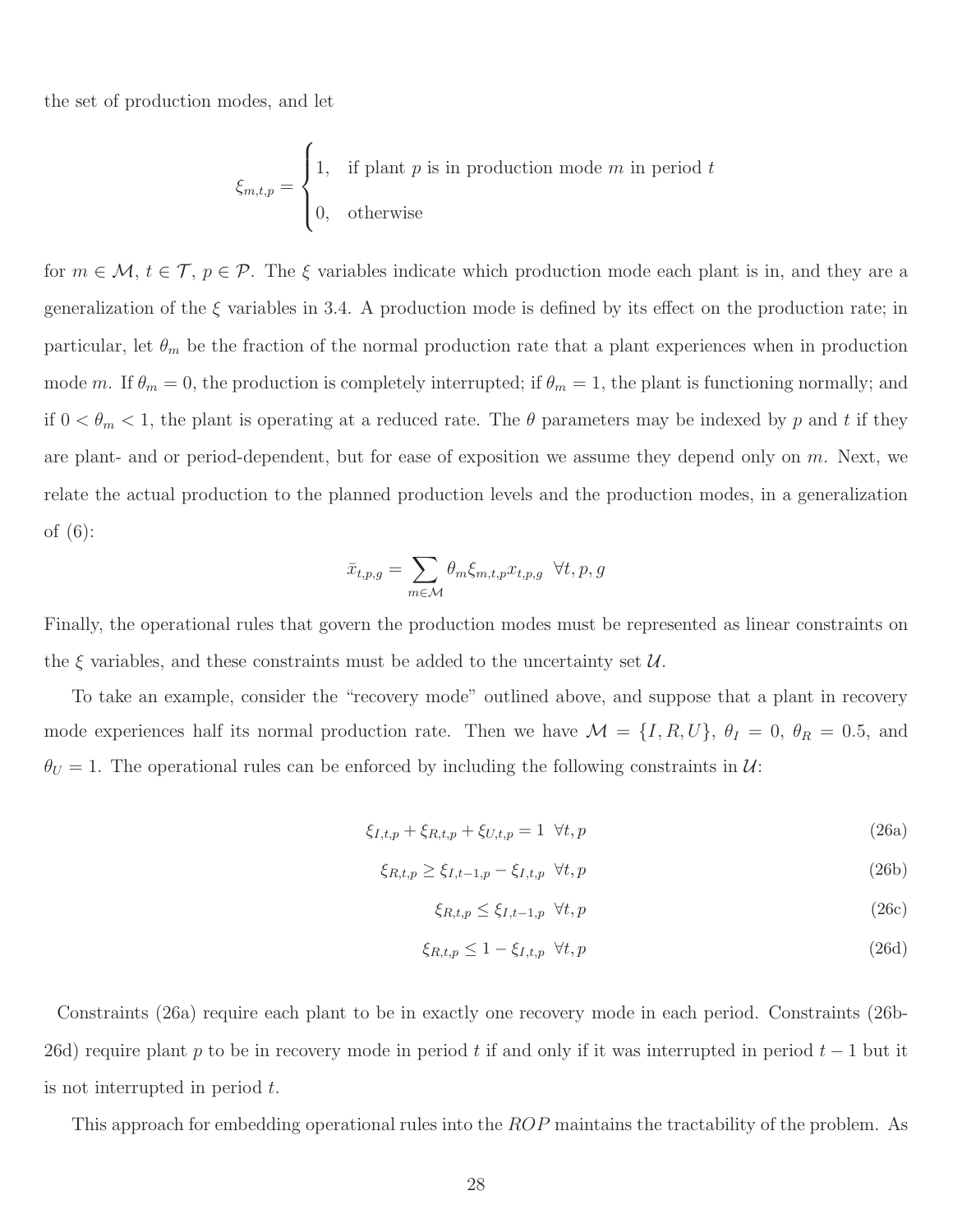long as the opponent's decision space  $(U)$  does not depend on the outer problem variables, i.e., the production variables x, and the opponent's objective function can be expressed as a bilinear function of outer problem variables and inner problem variables, our methodology can continue to be used to combine the outer and inner problems into one linear program. In contrast, if the opponent's feasible region depends on the outer variables, then the resulting model will be nonlinear in general, although this may not be insurmountable If the inner problems can be reformulated as a set of optimality conditions, still one can cast the BLP as a single non-linear program and choose the appropriate solution method depending on the structure of this new nonlinear programs. Moreover, if the inner problems are non-convex optimization problems, then this approach is not appropriate since the optimality conditions of the inner problems are necessary but not sufficient for inner problem optimality.

## 5 Conclusion

In this paper, we present a production planning framework for a rate-paying industrial production company whose production operations strongly depend on electricity. The problem we study is an operational-level, aggregate production and inventory planning problem with electricity supply uncertainty and deterministic demand. We assume that participation in an ILC provides a discounted and fixed rate to the production company, which effectively mitigates the negative impact of electricity price volatility but introduces supply uncertainty into the production system in the form of interruptions. Our robust production planning model accounts for this electricity supply uncertainty. In this model, we separate production decisions and interruption decisions, since production decisions belong to the industrial company while interruption decisions belong to the electricity retailer. The model can be solved using standard optimization software, but we also developed a heuristic that attempts to mimic the solution of the robust optimization model. In our computational experiment, our heuristic found the optimal solution for every instance, in approximately one-tenth the time, on average, as the exact approach.

The interruption uncertainty framework we describe allows different contract rules and operational rules to be embedded into the production planning problem simultaneously. As we discussed in §4, it is straightforward to embed operational procedures that companies may implement in the case of interruptions, such as limiting the production in post-interruption recovery or prohibiting production level increases in some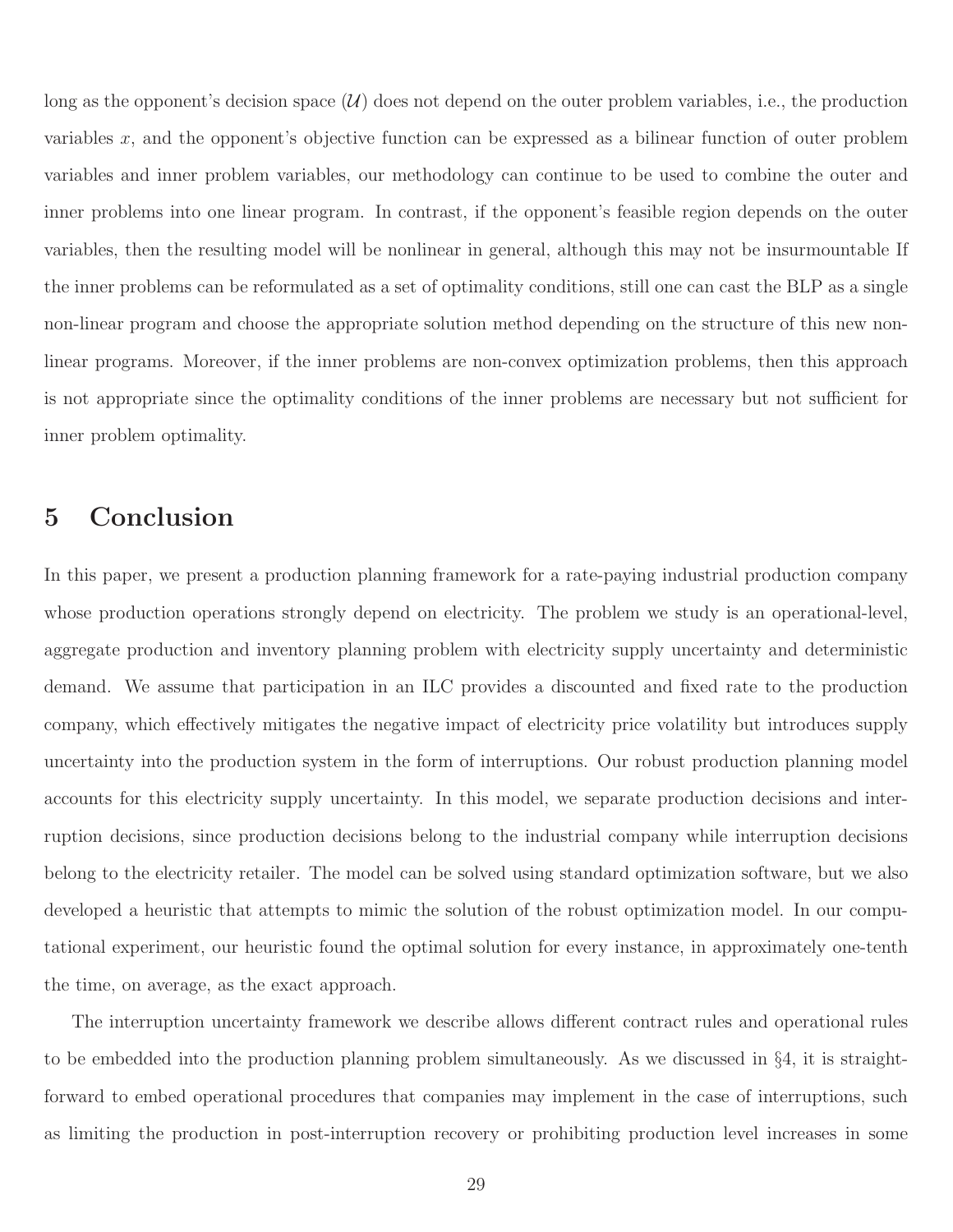periods. Similarly, our framework could be used under different types of ILCs, such as the pay-in-advance and pay-as-you-go reward schemes described by [2]. Moreover, information regarding the utility's optimal interruption dispatch behavior can be embedded into our Stackelberg-like production planning framework. However, the extent to which the theoretical results and computational performance presented above will be preserved under different ILC types or interruption dispatch behaviors is a topic for future study. Another important avenue for future study is to include demand uncertainty into the model.

This project was financed (in part) by NSF Grant #CMMI-0726822 and by a grant from the Commonwealth of Pennsylvania, Department of Community and Economic Development, through the Pennsylvania Infrastructure Technology Alliance (PITA). This support is gratefully acknowledged.

## A Proof of Proposition 3.1

Note that for given  $t, g, IOP(t, g)$  is:

$$
\min_{\mathcal{U}} \left\{ \sum_{p=1}^{P} \overline{inv}_{t,p,g} \right\} \ge 0 \quad \forall t, g \tag{27}
$$

where

$$
\mathcal{U} = \left\{ \xi \in \{0, 1\}^{T \times P} \middle| \sum_{p=1}^{P} \sum_{t=1}^{T} \xi_{t, p} \le K \ (*), \ \sum_{p=1}^{P} \xi_{t, p} \le 1 \ \forall t \ (*) \right\}
$$
 (28)

Before proving Proposition 3.1 (total unimodularity of the constraint matrix of IOP), we first give three well known properties of TU matrices (see, e.g., [23]).

Lemma 1. *A matrix* **A** *is*  $TU \iff A^T$  *is TU*.

Lemma 2. *A matrix* **A** *is*  $TU \iff [A \quad I]$  *is TU*.

Lemma 3. *Let* A *be an* m × n *matrix whose rows can be partitioned into two disjoint sets* B *and* C *with the following properties:*

- *1. Every column of* A *contains at most two non-zero entries;*
- *2. Each entry is* 0*,* 1*, or* −1*;*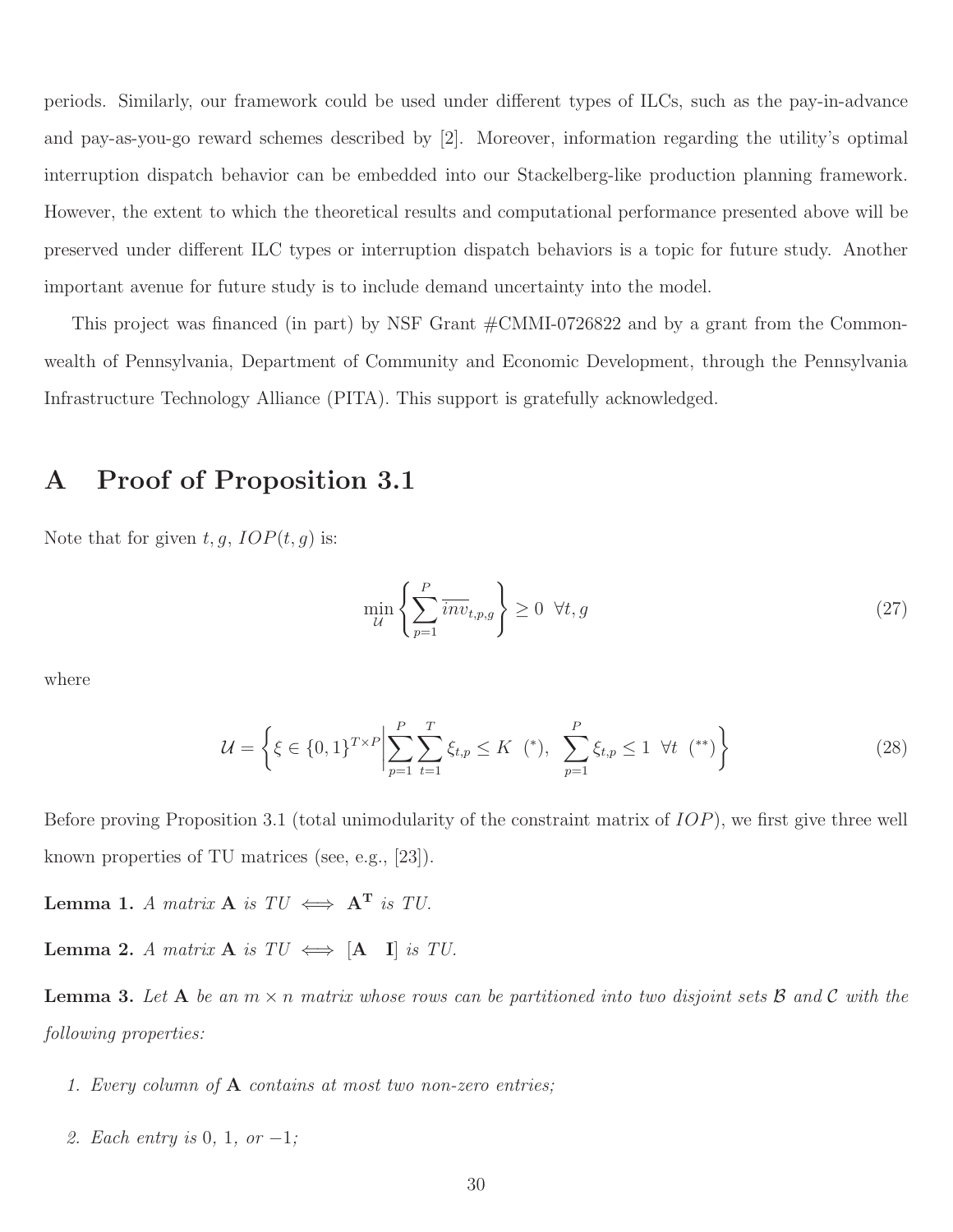- *3. If two non-zero entries in a column of* A *have the same sign, then the row of one is in* B*, and the other in* C*;*
- *4. If two non-zero entries in a column of* A *have opposite signs, then the rows of both are in* B*, or both in* C*.*

*Then* A *is TU.*

*Proof of Proposition 3.1.* Consider the constraint matrix  $\bf{A}$  defined by  $\cal{U}$ . It has the following form:

$$
\mathbf{A} = \begin{bmatrix} \mathbf{e}^T \\ \mathbf{A}_T & \dots & \mathbf{I}_T \\ \mathbf{I}_{T \times P} \end{bmatrix}
$$
 (29)

where

$$
\mathbf{e}^T = [1...1]_{T \times F}
$$

The first row of  $\mathbf{A}, \mathbf{e}^T$ , captures the coefficients from the second inequality in  $\mathcal{U}$ . The second part, which is constructed by repeating  $I_T$  P times, captures the coefficients from the first set of inequalities in U. Finally,  $\mathbf{I}_{T\times P}$  is an identity matrix and captures the coefficients from the upper-bound inequalities for  $\xi_{t,p}$ . Now, define A such that

$$
\hat{\mathbf{A}} = \begin{bmatrix} \mathbf{e}^T \\ \mathbf{I}_T & \dots & \mathbf{I}_T \end{bmatrix}
$$
 (30)

Observe that  $\hat{A}$  is TU since it satisfies the conditions of Lemma 3. The first two conditions of Lemma 3 are satisfied trivially. For the third condition, all the nonzero elements of  $\hat{A}$  are positive, therefore one can construct an appropriate partition of the rows by putting the first row of  $\hat{A}$  in the set  $B$  and the rest of the rows in the set C. The fourth condition doesn't apply since there are no negative elements in  $\hat{A}$ . Now, by Lemma 1,  $\hat{\mathbf{A}}^T$  is also TU. By Lemma 2, we can augment this matrix with  $\mathbf{I}_{T\times P}$  to obtain  $\mathbf{A}^T = [\hat{\mathbf{A}}^T \quad \mathbf{I}_{T\times P}]$ and still retain the TU property. Finally, by Lemma 1, we see that  $A$  is indeed TU.  $\Box$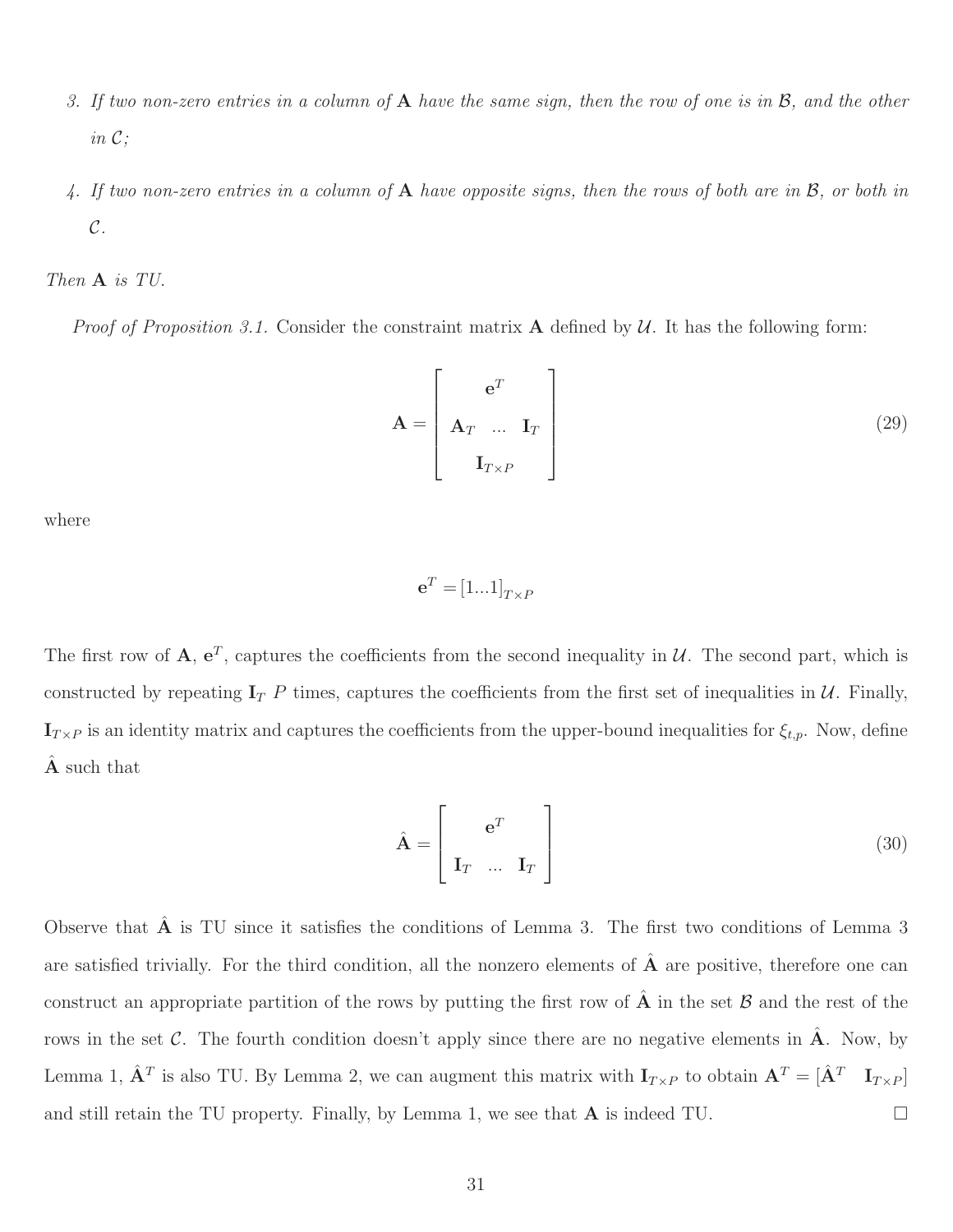## References

- [1] A. Arreola-Risa and G. A. DeCroix. Inventory management under random supply disruptions and partial backorders. *Naval Research Logistics*, 45(7):687–703, 1998. ISSN 1520-6750.
- [2] R. Baldick, S. Kolos, and S. Tompaidis. Interruptible electricity contracts from an electricity retailer's point of view: Valuation and optimal interruption. *Operations Research*, 54(4):627–642, 2006. ISSN 0030364X.
- [3] A. Ben-Tal and A. Nemirovski. Robust solutions of linear programming problems contaminated with uncertain data. *Mathematical Programming*, 88(3):411–424, 2000.
- [4] A. Ben-Tal and A. Nemirovski. Robust optimization methodology and spplications. *Mathematical Programming*, 92(3):453–480, May 2002.
- [5] A. Ben-Tal and A. Nemirovski. Selected topics in robust convex optimization. *Mathematical Programming*, 112(1):125–158, 2008.
- [6] A. Ben-Tal, A. . Goryashko, E. . Guslitzer, and A. Nemirovski. Adjustable robust solutions of uncertain linear programs. *Mathematical Programming*, 99(2):351–376, Mar 2004.
- [7] A. Ben-Tal, S. P. Boyd, and A. Nemirovski. Extending scope of robust optimization: Comprehensive robust counterparts of uncertain problems. *Mathematical Programming*, 107(1):63–89, 2006.
- [8] A. Ben-Tal, L. El Ghaoui, and A. Nemirovski. *Robust Optimization (Princeton Series in Applied Mathematics)*. Princeton University Press, 41 William Street, Princeton, New Jersey., 2009. ISBN 0691143684.
- [9] D. Bertsimas and M. Sim. Robust discrete optimization and network flows. *Mathematical Programming*, 98(1):49–71, 2003.
- [10] D. Bertsimas and M. Sim. The price of robustness. *Operations Research*, 52(1):35–53, 2004.
- [11] D. Bertsimas and M. Sim. Tractable approximations to robust conic optimization problems. *Mathematical Programming*, 107(1):5–36, 2006.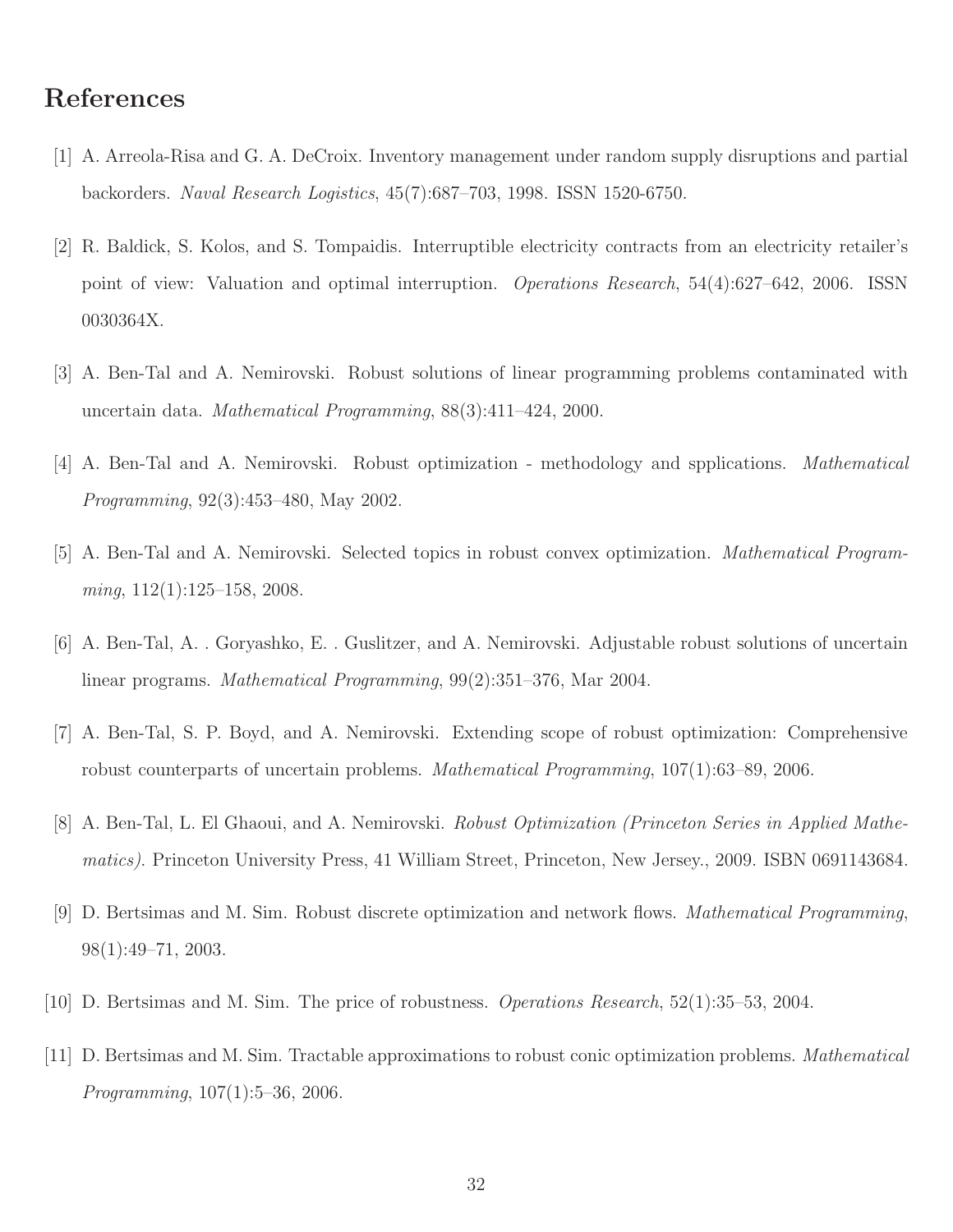- [12] California Public Utilities Commission. Report on interruptible programs and rotating outages. Technical report, Energy Division, 2001.
- [13] D. W. Caves and J. A. Herriges. Optimal dispatch of interruptible and curtailable service options. *Operations Research*, 40(1):104–112, 1992. ISSN 0030364X.
- [14] H.-P. Chao. Inventory policy in the presence of market disruptions. *Operations Research*, 35(2):274–281, 1987. ISSN 0030364X.
- [15] H.-P. Chao and R. Wilson. Priority service: Pricing, investment, and market organization. *The American Economic Review*, 77(5):899–916, 1987. ISSN 00028282.
- [16] S. Dempe. *Foundations of Bilevel Programming (Nonconvex Optimization and Its Applications)*. Springer, 2002. ISBN 1402006314.
- [17] L. El Ghaoui and H. Lebret. Robust solutions to least-squares problems with uncertain data. *SIAM Journal on Matrix Analysis and Applications*, 18:1035–1064, 1997.
- [18] L. El Ghaoui, F. Oustry, and H. Lebret. Robust solutions to uncertain semidefinite programs. *SIAM Journal of Optimization*, 9:33–52, 1998.
- [19] M. Fahrio˘glu and F. L. Alvarado. Designing incentive compatible contracts for effective demand management. *IEEE Transactions on Power Systems*, 15(4):1255 –1260, nov 2000. ISSN 0885-8950.
- [20] M. Fahrio˘glu and F. L. Alvarado. Using utility information to calibrate customer demand management behavior models. *IEEE Transactions on Power Systems*, 16(2):317 –322, may 2001. ISSN 0885-8950.
- [21] R. Güllü, E. Onol, and N. Erkip. Analysis of a deterministic demand production/inventory system under nonstationary supply uncertainty. *IIE Transactions*, 29(8):703–709, Aug 1997.
- [22] U. Gürler and M. Parlar. An inventory problem with two randomly available suppliers. *Operations Research*, 45(6):904–918, 1997. ISSN 0030364X.
- [23] A. J. Hoffman and J. B. Kruskal. *Integral boundary points of convex polyhedra*, volume 38. 1956.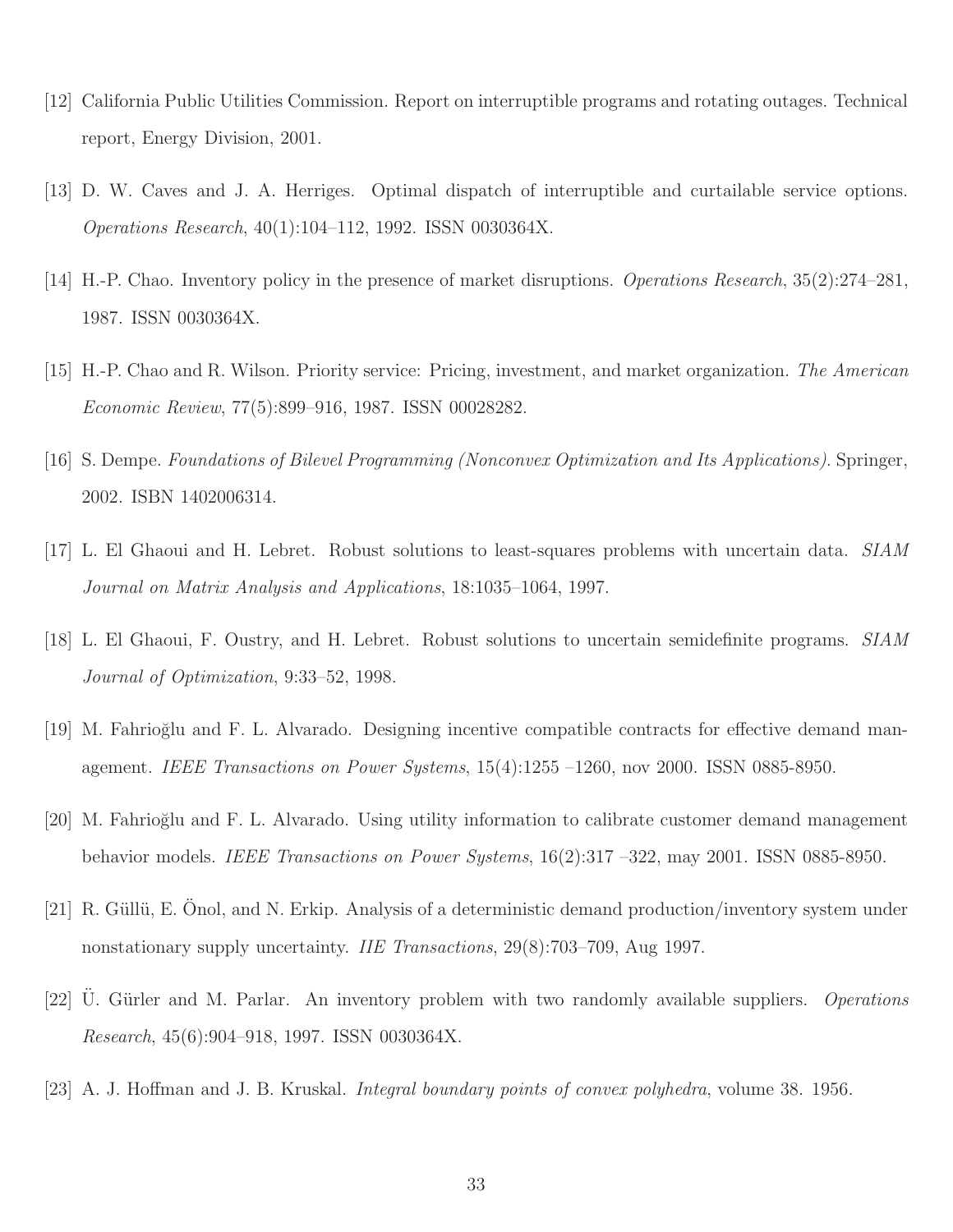- [24] R. Kamat and S. S. Oren. Exotic options for interruptible electricity supply contracts. *Operations Research*, 50(5):835–850, 2002. ISSN 0030364X.
- [25] P. Kouvelis and G. Yu. *Robust Discrete Optimization and Its Applications (Nonconvex Optimization and Its Applications)*. Springer-Verlag New York, LLC., 1996. ISBN 0792342917.
- [26] K. Moinzadeh and P. Aggarwal. Analysis of a production/inventory system subject to random disruptions. *Management Science*, 43(11):1577–1588, 1997. ISSN 00251909.
- [27] J. Mula, R. Poler, J. P. García-Sabater, and F. C. Lario. Models for production planning under uncertainty: A review. *International Journal of Production Economics*, 103(1):271 – 285, 2006. ISSN 0925-5273.
- [28] M. Parlar. Continuous-review inventory problem with random supply interruptions. *European Journal of Operational Research*, 99(2):366 – 385, 1997. ISSN 0377-2217.
- [29] M. Parlar and D. Perry. Inventory models of future supply uncertainty with single and multiple suppliers. *Naval Research Logistics*, 43(2):191–210, 1996. ISSN 1520-6750.
- [30] M. Parlar, Y. Wang, and Y. Gerchak. A periodic review inventory model with markovian supply availability. *International Journal of Production Economics*, 42(2):131 – 136, 1995. ISSN 0925-5273.
- [31] D. Peidro, J. Mula, R. Poler, and F.-C. Lario. Quantitative models for supply chain planning under uncertainty: a review. *The International Journal of Advanced Manufacturing Technology*, 43(3):400–420, 2009.
- [32] J. Rosenhead, M. Elton, and S. K. Gupta. Robustness and optimality as criteria for strategic decisions. *Operational Research Quarterly (1970-1977)*, 23(4):413–431, 1972. ISSN 00303623.
- [33] F. P. Sioshansi. Competitive electricity markets design, implementation, performance, 2008.
- [34] L. V. Snyder, Z. Atan, P. Peng, Y. Rong, A. J. Schmitt, and B. Sinsoysal. Or/ms models for supply chain disruptions: A review. *SSRN eLibrary*, 2010.
- [35] A. L. Soyster. Convex programming with set-inclusive constraints and applications to inexact linear programming. *Operations Research*, 21(5):1154–1157, 1973. ISSN 0030364X.